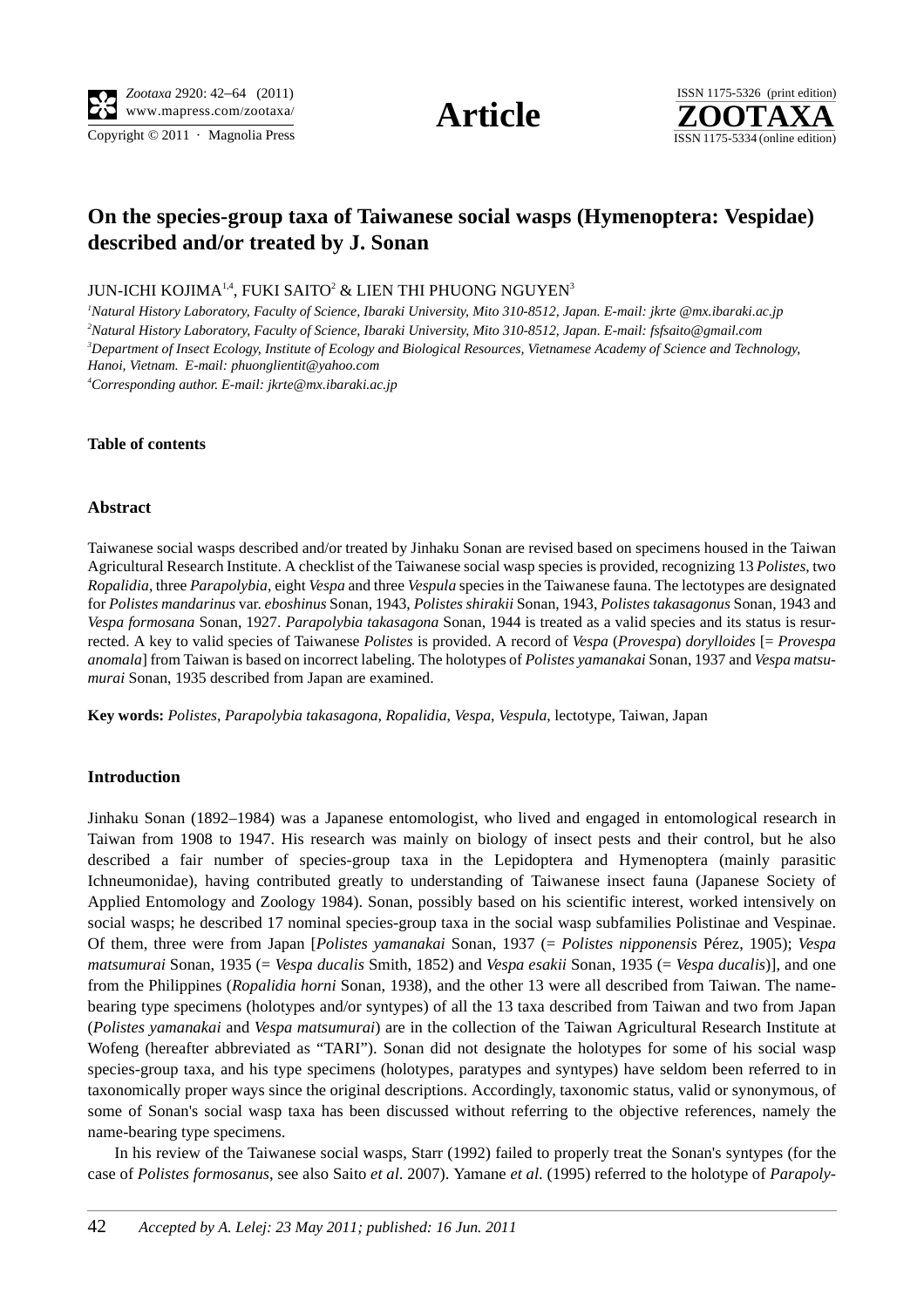*bia takasagona* Sonan, 1944, which, however, made little contribution to the *Parapolybia* taxonomy, as also shown in this paper.

The purposes of the present study are to (1) explicitly identify the status (holotype or syntype) of the namebearing type specimens of the Sonan's social wasp nominal species-group taxa, (2) designate the lectotypes, for the stability of the names, of his species-group taxa for which the holotypes were not designated, (3) clarify the taxonomic status (valid or junior subjective synonym) of these nominal species-group taxa, and (4) establish taxonomic bases for further studies of the Taiwanese social wasps.

### **Material and methods**

Social wasp specimens in both the type- and general-collections in TARI were examined to specify the type materials of Sonan's social wasp nominal species-group taxa. Color and external structural characteristics of the specimens that were candidates for the types were examined in comparison with those given in the original descriptions and their label data were examined as well. Information on labels attached to the specimens is given in the following way: Data for each label are given in quotation marks, with a slash ( $\ell$ ) indicating the start of a new line. Any comment added by us is given in square brackets. "Type label", "Paratype label" and "Allotype label" indicate the circular labels that Sonan might have attached to some of his type materials; they respectively have "Type" printed in red and encircled in red (see Saito *et al*. 2007: fig. 1A), "Para- / type" printed in yellow and encircled by yellow, and "Allo- [hand-written with black ink on 'Para-' of Paratype label] / type" printed in yellow and encircled by yellow.

We have added a label that shows the type status of a given specimen ("HOLOTYPE", "PARATYPE", "LEC-TOTYPE" or "PARALECTOTYPE") and the original citation. Localities are mostly arranged in alphabetical order for easy reference to the locality names listed in the appendix.

#### **Checklist of valid social wasp species recognized in the Taiwanese fauna**

The following checklist is mainly based on Starr (1992), with taxonomic/nomenclatural changes made after Starr (1992), including by Kojima & Hagiwara (1998) for *Polistes jokahamae*, Saito *et al*. (2005) for *Polistes tenebricosus* and Saito *et al*. (2007) for *Polistes formosanus*. Aside from the original descriptions, references to the papers of Sonan (1927, 1929, 1935a, 1938, 1943, 1944) and Starr (1992) are given.

For species identifications, Archer's (1989) and Starr's (1992) keys are applicable to vespine species, while a key to *Polistes* species is provided based on that of Starr (1992). In the polistine genus *Ropalidia*, two species, *R. taiwana* and *R. fasciata*, are recognized in the Taiwanese fauna; they can be identified with van der Vecht's (1941) key. The species-level classification of Indo-Papuan *Parapolybia* (Polistinae; Ropalidiini) currently follows that of van der Vecht (1966): two species in the Middle East and three in the Indo-Papuan region. However, *Parapolybia* is in need of revision, and there is reason to believe that many more species exist (F. Saito, unpublished).

### **Subfamily Polistinae**

#### **Tribe Polistini**

#### **Genus** *Polistes* **Latreille**

## *Polistes* (*Gyrostoma*) *gigas* **(Kirby)**

*Cyclostoma gigas* Kirby in Kirby & Spence 1826: 36. *Polistes* (*Gyrostoma*) *confusus* Smith: Sonan 1927: 121. *Polistes gigas* Kirby: Sonan 1943: 469–471. *Polistes* (*Gyrostoma*) *gigas* Kirby: Starr 1992: 123–124.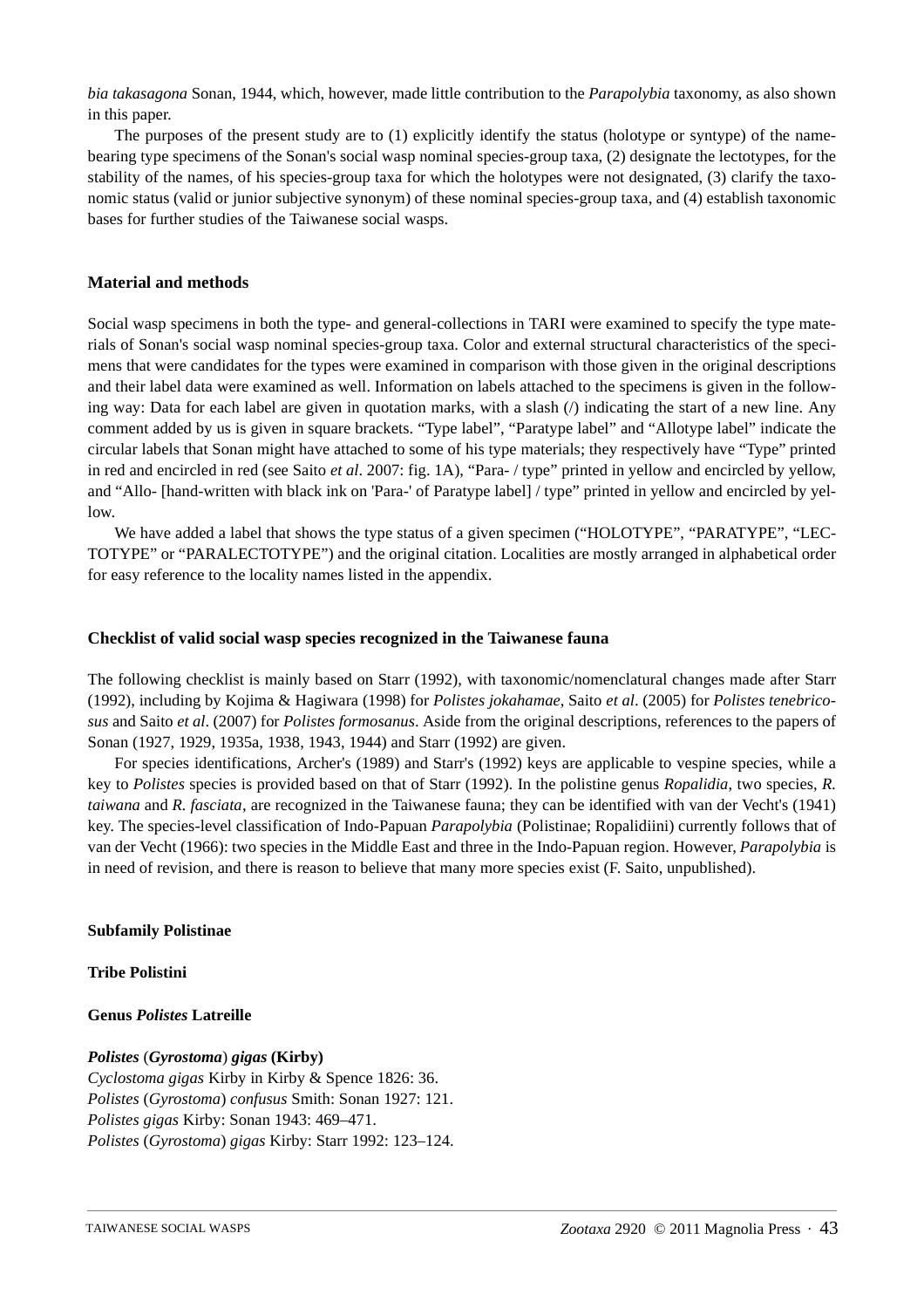# *Polistes* (*Gyrostoma*) *jokahamae* **Radoszkowski**

*Polistes jokahamae* Radszkowski 1887: 435. *Polistes hebraeus* (Fabricius): Sonan 1931: 6. *Polistes olivaceous* (!) (De Geer): Sonan 1943: 477–479. *Polistes* (*Megapolistes*) *jadwigae* Dalla Torre: Starr 1992: 122.

# *Polistes* (*Gyrostoma*) *rothneyi* **Cameron**

*Polistes rothneyi* Cameron 1900: 410. *Polistes jokahamae* Radoszkowski: Sonan 1943: 475–477. *Polistes jokahamae* var. *yaeyamae* Matsumura: Sonan 1943: 477–479. *Polistes* (*Megapolistes*) *rothneyi* Cameron: Starr 1992: 122.

# *Polistes* (*Gyrostoma*) *tenebricosus* **Lepeletier**

*Polistes tenebricosus* Lepeletier 1836: 529. *Polistes tenebricosus* Lepeletier: Sonan 1943: 471–472. *Polistes* (*Nygmopolistes*) *sulcatus* Smith: Starr 1992: 122–123.

## *Polistes* (*Polistella*) *eboshinus* **Sonan**

?*Polistes mandarinus* de Saussure 1853: Sonan 1938: 69. *Polistes mandarinus* var. *eboshinus* Sonan 1943: 483–484 [lectotype ♀ (here designated) in TARI]. *Polistes* (*Polistella*) *eboshinus* Sonan: Starr 1992: 128.

# *Polistes* (*Polistella*) *formosanus* **Sonan**

*Polistes formosanus* Sonan 1927: 122–125 [lectotype ♀ by designation of Saito *et al.* (2007) in TARI]. *Polistes japonicus* var. *formosanus* Sonan: Sonan 1943: 479–481. *Polistes* (*Polistella*) *japonicus* de Saussure: Starr 1992: 124–126, part.?

## *Polistes* (*Polistella*) *huisunensis* **Kuo**

*Polistes huisunensis* Kuo in Kuo & Yeh 1987: 80 [holotype  $\delta$  in the National Chiayi Institute of Agriculture]. *Polistes* (*Polistella*) *huisunensis* Kuo: Starr 1992: 129–130.

# *Polistes* (*Polistella*) *japonicus* **de Saussure**

*Polistes japonicus* de Saussure 1858: 260.

*Polistes hengchunensis* Kuo in Kuo & Yeh 1987: 80–81 (holotype  $\beta$  in the National Chiayi Institute of Agriculture; synonymized by Starr, 1992).

*Polistes shekouensis* Kuo in Kuo & Yeh 1987: 81–82 (holotype  $\beta$  in the National Chiavi Institute of Agriculture; synonymized by Starr 1992).

*Polistes* (*Polistella*) *japonicus* de Saussure: Starr 1992: 124–126, part.

# *Polistes* (*Polistella*) *shirakii* **Sonan**

*Polistes shirakii* Sonan 1943: 482–481 [lectotype ♀ (here designated) in TARI]. *Polistes* (*Polistella*) *shirakii* Sonan: Starr, 1992: 126–127.

## *Polistes* (*Polistella*) *stigma* **(Fabricius)**

*Vespa stigma* Fabricius 1793: 275. *Polistes stigmus* (Fabricius): Sonan 1943: 473–474. *Polistes* (*Polistella*) *stigma* (Fabricius): Starr 1992: 127–128.

# *Polistes* (*Polistella*) *strigosus* **Bequaert**

*Polistes strigosus* Bequaert 1940: 269. *Polistes strigosus* Bequaert: Sonan 1943: 472–473. *Polistes* (*Polistella*) *strigosus* Bequaert: Starr 1992: 126.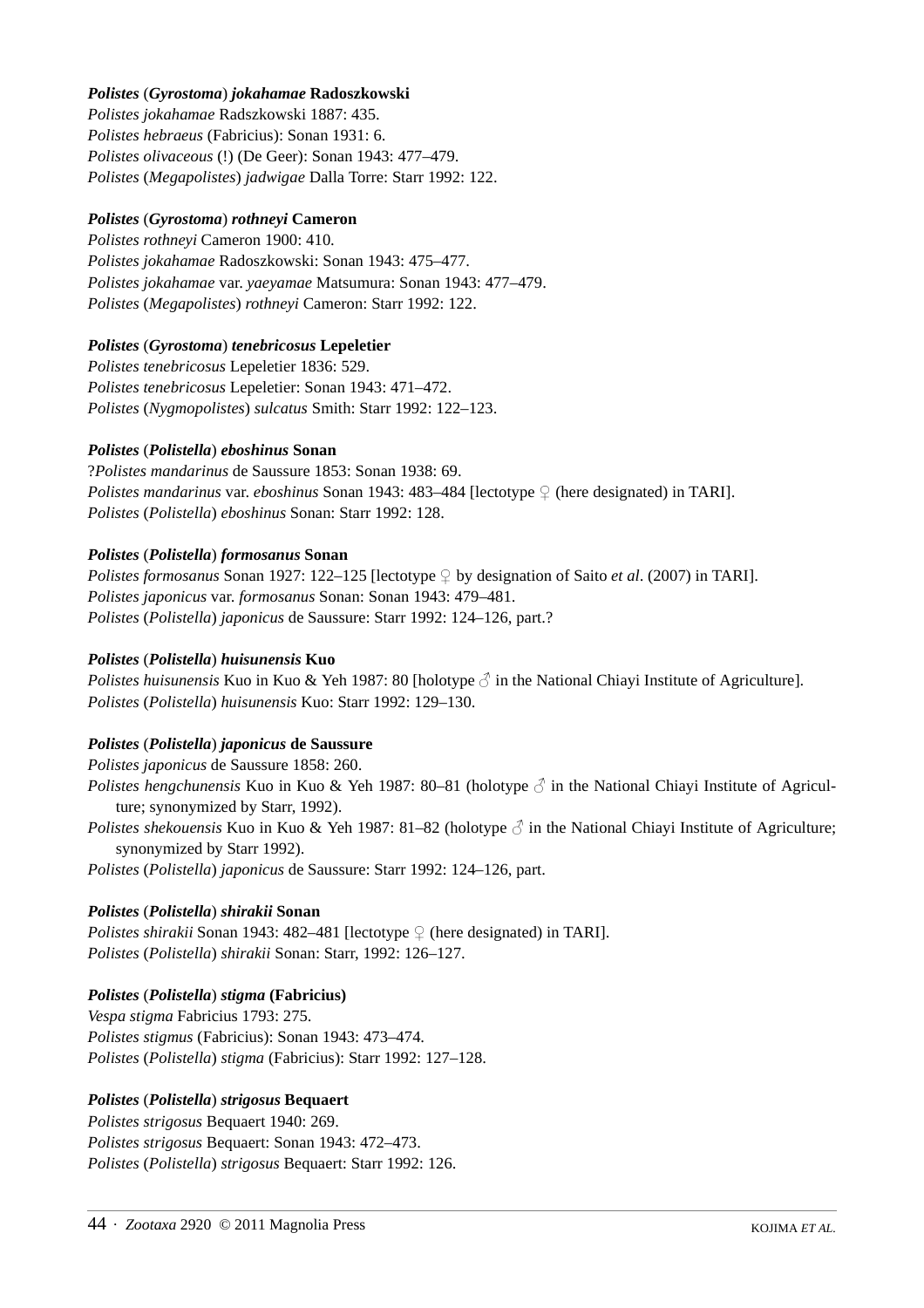### *Polistes* (*Polistella*) *takasagonus* **Sonan**

*Polistes takasagonus* Sonan 1943: 482–483 [lectotype ♀ (here designated) in TARI]. *Polistes* (*Polistella*) *takasagonus* Sonan: Starr 1992: 128.

## *Polistes* (*Polistes*) *chinensis* **(Fabricius)**

*Vespa chinensis* Fabricius 1793: 261. *Polistes chinensis* (Fabricius): Sonan 1943: 474–475. *Polistes* (*Polistes*) *chinensis* (Fabricius): Starr 1992: 131.

## **Tribe Ropalidiini**

### **Genus** *Ropalidia* **Guérin-Méneville**

### *Ropalidia fasciata* **(Fabricius)**

*Eumenes fasciata* Fabricius 1804: 290 *Icaria variegata* Smith: Sonan 1927: 122. *Ropalidia variegata* (Smith): Sonan 1935a: 199–200. *Ropalidia fasciata* (Fabricius): Starr 1992: 115–116.

### *Ropalidia taiwana* **Sonan**

*Ropalidia taiwana* Sonan 1935a: 201–202 [holotype ♀ in TARI]. *Ropalidia taiwana* var. *koshunensis* Sonan 1935a: 202 [holotype ♀ in TARI; synonymized by van der Vecht (1941: 143) in ambiguous manner]. *Ropalidia formosana* Kuo in Kuo & Yeh 1987: 84 [holotype ♂ in the National Chiayi Institute of Agriculture; synonymized under *R. taiwana* by Starr (1992: 116)].

*Ropalidia taiwana* Sonan: Starr 1992: 116–117.

#### **Genus** *Parapolybia* **de Saussure**

#### *Parapolybia nodosa* **van der Vecht**

*Parapolybia nodosa* van der Vecht 1966: 25, 39. *Parapolybia takasagona* Sonan: Starr 1992: 113–114, part.

#### *Parapolybia takasagona* **Sonan, stat. resurr.**

*Parapolybia takasagona* Sonan 1944: 344–345 [holotype ♀ in TARI]; Starr, 1992: 113–114, part.

### *Parapolybia varia* **(Fabricius)**

*Vespa varia* Fabricius 1787: 293. *Parapolybia varia* (Fabricius): Sonan 1944: 343–344; Starr 1992: 112–113.

#### **Subfamily Vespinae**

#### **Genus** *Vespa* **Linnaeus**

## *Vespa affinis* **(Linnaeus)**

*Apis affinis* Linnaeus 1764: 417

*Vespa formosana* Sonan 1927: 125–128 [lectotype ♀ (here designated) in TARI; synonymized under *Vespa affinis* (Linnaeus) by Bequaert (1936: 345) and the synonymy was confirmed by Bequaert (1939: 42)]; Sonan, 1929: 145–146.

*Vespa affinis* (Linnaeus): Starr 1992: 102–103.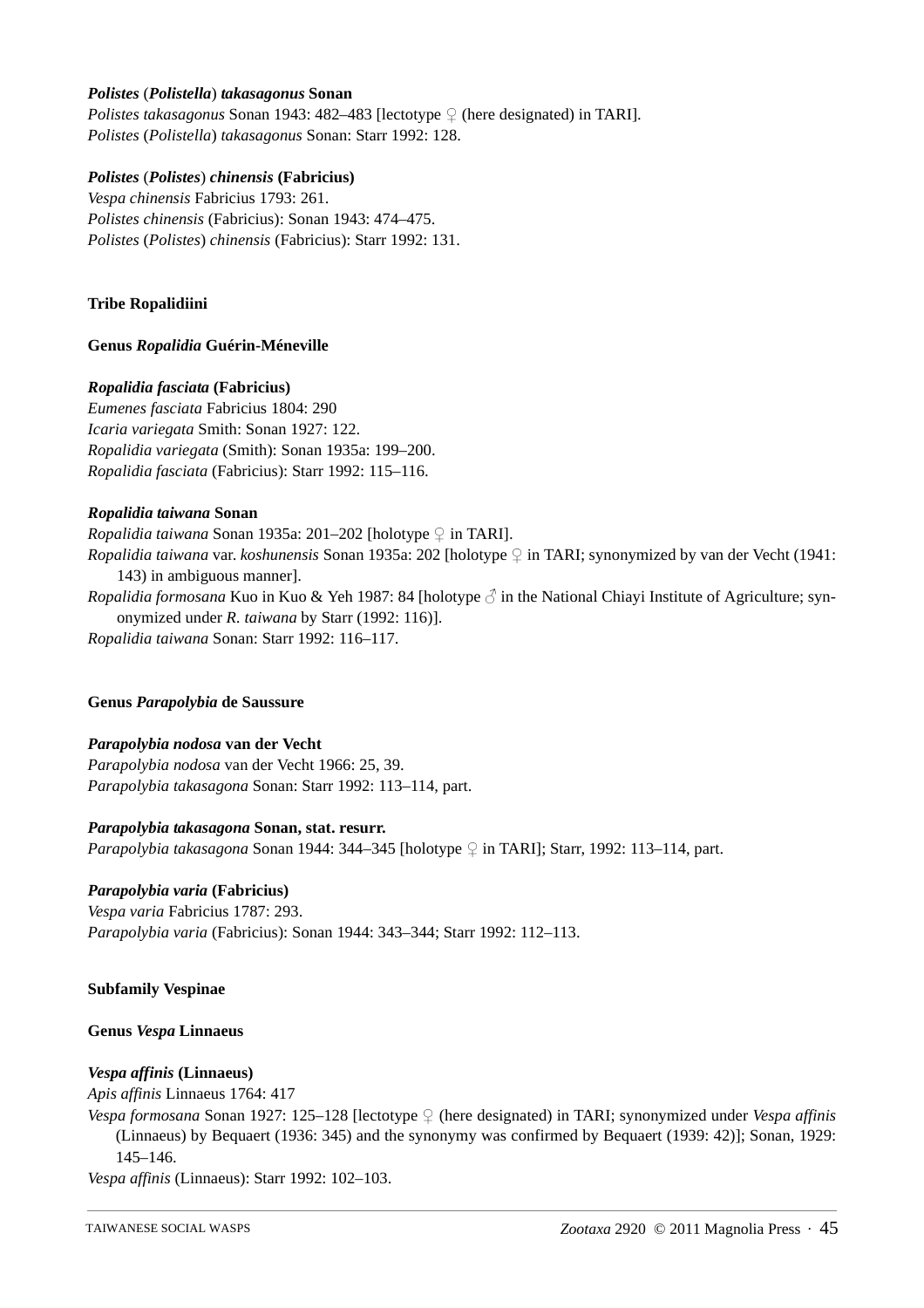### *Vespa analis* **Fabricius**

*Vespa analis* Fabricius 1775: 363; Starr, 1992: 103. *Vespa nigrans* du Buysson: Sonan 1929: 141–142.

### *Vespa basalis* **Smith**

*Vespa basalis* Smith 1852b: 46; Sonan 1929: 144–145; Starr 1992: 103–104.

### *Vespa ducalis* **Smith**

*Vespa ducalis* Smith 1852a: 39; Sonan 1927: 128–129; 1929: 138–140; Starr 1992: 104–105.

### *Vespa mandarinia* **Smith**

*Vespa mandarinia* Smith 1852a: 38; Starr 1992: 105–106.

*Vespa magnifica* var. *nobilis* Sonan 1929: 140–141 [holotype ♀ in TARI; treated as a subspecies of *Vespa mandarinia* by van der Vecht (1959:220); synonymized under *Vespa mandarinia* Smith by Starr (1992: 105) in ambiguous manner.]

?*Vespa ducalis* ab. *soror* du Buysson: Sonan 1929: 140.

#### *Vespa simillima* **Smith**

*Vespa simillima* Smith 1868: 280

[Sung *et al*. (2006) recorded a single queen of this species from Chiayi and considered it as an accidental introduction.]

### *Vespa velutina* **Lepeletier**

*Vespa velutina* Lepeletier 1836: 507: Starr 1992: 106–107.

*Vespa flavitarsus* Sonan 1929: 142–143 [holotype ♀ in TARI; treated as a subspecies of *Vespa velutina* by van der Vecht (1959: 230); synonymized under *Vespa velutina* Lepeletier by Starr (1992: 106) in ambiguous manner.]

### *Vespa vivax* **Smith**

*Vespa vivax* Smith in Horne & Smith 1870: 190. *Vespa wilemani* Meade-Waldo: Sonan 1929: 146–147 Starr 1992: 107–108.

#### **Genus** *Vespula* **Thomson**

## *Vespula arisana* **(Sonan)**

*Vespa arisana* Sonan 1929: 147–148 [holotype ♀ in TARI]. *Vespula arisana* (Sonan): Starr 1992: 108–109.

## *Vespula flaviceps* **(Smith)**

*Vespa flaviceps* Smith in Horne & Smith 1870: 174, 191.

*Vespa karenkona* Sonan 1929: 148 [holotype ♀ in TARI; treated as a subspecies of *Vespula flaviceps* (Smith) by Yamane *et al*. (1980: 16); synonymized under *Vespula flaviceps* (Smith) by Starr (1992: 109) in ambiguous manner].

*Vespa 4-maculata* Sonan 1929: 148–149 [holotype ♀ in TARI; synonymized under *Vespula flaviceps karenkona* (Sonan) by Yamane *et al*. (1980: 16)].

*Vespula flaviceps* (Smith): Starr 1992: 109–110.

## *Vespula rufa* **(Linnaeus)**

*Vespa rufa* Linnaeus 1758: 572. *Vespula schrenckii* (Radszkowski): Starr 1992: 110.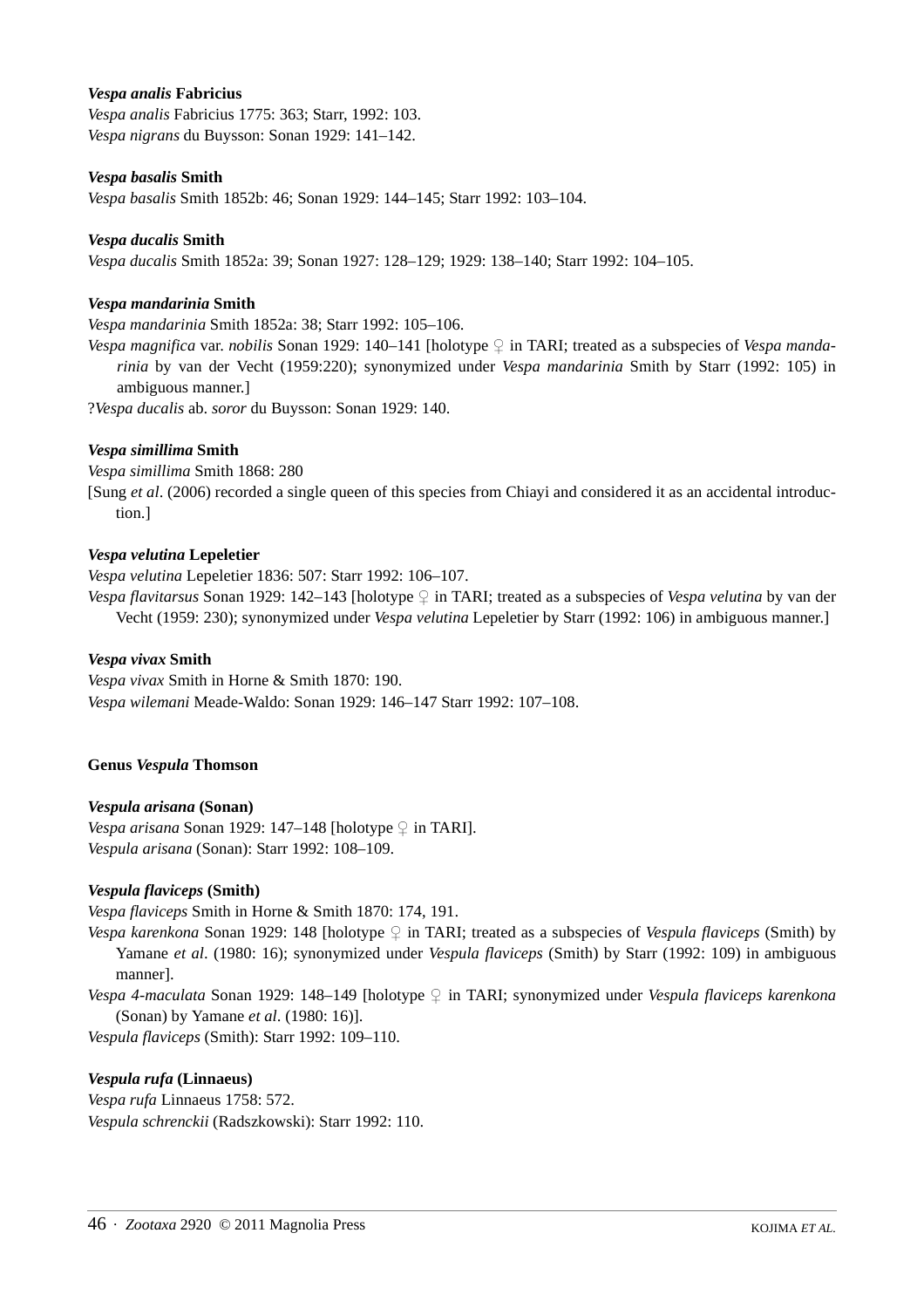# **Taxonomic notes on species-group taxa described and/or recorded from Taiwan by J. Sonan**

Below are our taxonomic notes on Sonan's social wasp taxa, including designation of the lectotypes of four species-group taxa, based mainly on examination of specimens in TARI. The names of species-group nominal taxa are those cited by Sonan and the taxa are arranged according to the order given in the above checklist (except for *Vespa* (*Provespa*) *dorylloides*). The currently valid names of the taxa to which the specimens that Sonan examined actually belong are given in brackets.

# *Polistes* **(***Gyrostoma***)** *confusus* **Smith 1857 [***Polistes* **(***Gyrostoma***)** *gigas* **Kirby in Kirby & Spence 1826]**

Sonan (1927: 121) mentioned some biological aspects of this species, but he did not indicate where he made his observations.

# *Polistes gigas* **Kirby 1826 [***Polistes* **(***Gyrostoma***)** *gigas* **Kirby in Kirby & Spence 1826]**

Sonan (1943: 469) mentioned that this species was distributed widely in the island of Taiwan, abundantly occurring in such localities as Sozan and Kuraru.

# *Polistes hebraeus* **(Fabricius 1878 (!)[1787]) [probably** *Polistes* **(***Gyrostoma***)** *jokahamae* **Radoszkowski 1887]**

Sonan (1931: 6) mentioned that *Polistes okinawensis* Matsumura & Uchida, 1926 seemed to be *P. hebraeus*, and that this species was very common in Taiwan Island and was collected also on Hôkotô.

## *Polistes olivaceous* **(!) (De Geer 1773) [mostly** *Polistes* **(***Gyrostoma***)** *jokahamae* **Radoszkowski 1887]**

Sonan (1943: 477), listing *Polistes hebraeus* (Fabricius 1787) and *P. okinawensis* Matsumura & Uchida 1926 as junior synonyms of *P. olivaceus*, stated that this species was common in lowland areas all over Taiwan Island. He listed, as example localities of its occurrence, Heitou, Kagi, Koshun, Rimogan in Bunsan-gun, Souzan and Taihoku. Starr (1992) regarded Sonan's "*P. olivaceus*" as *P. jadwigae* Dalla Torre [= *P. jokahamae*; see Kojima and Hagiwara (1998)]. We have examined 21  $\varphi$  and 11  $\varphi$  in TARI that were identified as *P. olivaceus* by Sonan; they are from Ako, Hokoto (or Bokoto or Hookoto), Horisha, Kagi, Koshun, Nanto, Rimogan and Taihoku. All of them except one *P. rothneyi* ♀ from Kagi were revealed to belong to *P. jokahamae*.

## *Polistes jokahamae* **Radszkowski 1887 [***Polistes* **(***Gyrostoma***)** *rothneyi* **Cameron 1900]**

Judging from the Japanese name that he used for this nominal taxon, Sonan's (1943: 475) "*P. jokahamae*" seemed to be *P. rothneyi*. Sonan (1943: 475) recorded the following localities: Heito, Hori, Karenko (Domon-Kiraikei), Koshun, Kotosho, Kuraru, Musha, Rikiriki in Choshu-gun (Takao Province), Rono in Kizan-gun (Takao Province), Shinchiku, Sozan and Taihoku. We have examined 58  $\varphi$  and 8  $\varphi$  that have a label showing that Sonan identified them as *P. jokahamae*; they are from Bakulas, Heito, Hori (Horisha), Kagi, Karenko, Koshun, Kotosho, Kuraru, Musha, Rikiriki, Rimogan, Shinchiku, Sozan, Taihoku, and Tompo. All of these specimens were revealed to belong to *P. rothneyi*.

## *Polistes jokahamae* **var.** *yayeyamae* **Matsumura 1911 [***Polistes* **(***Gyrostoma***)** *rothneyi* **Cameron 1900]**

Sonan (1943: 477) recorded a female collected in Taipei by Michio Chujo, which is in TARI and labeled "Taihoku / 4 VI 1934 / M. Chujo". The specimen was revealed to belong to *P. rothneyi*.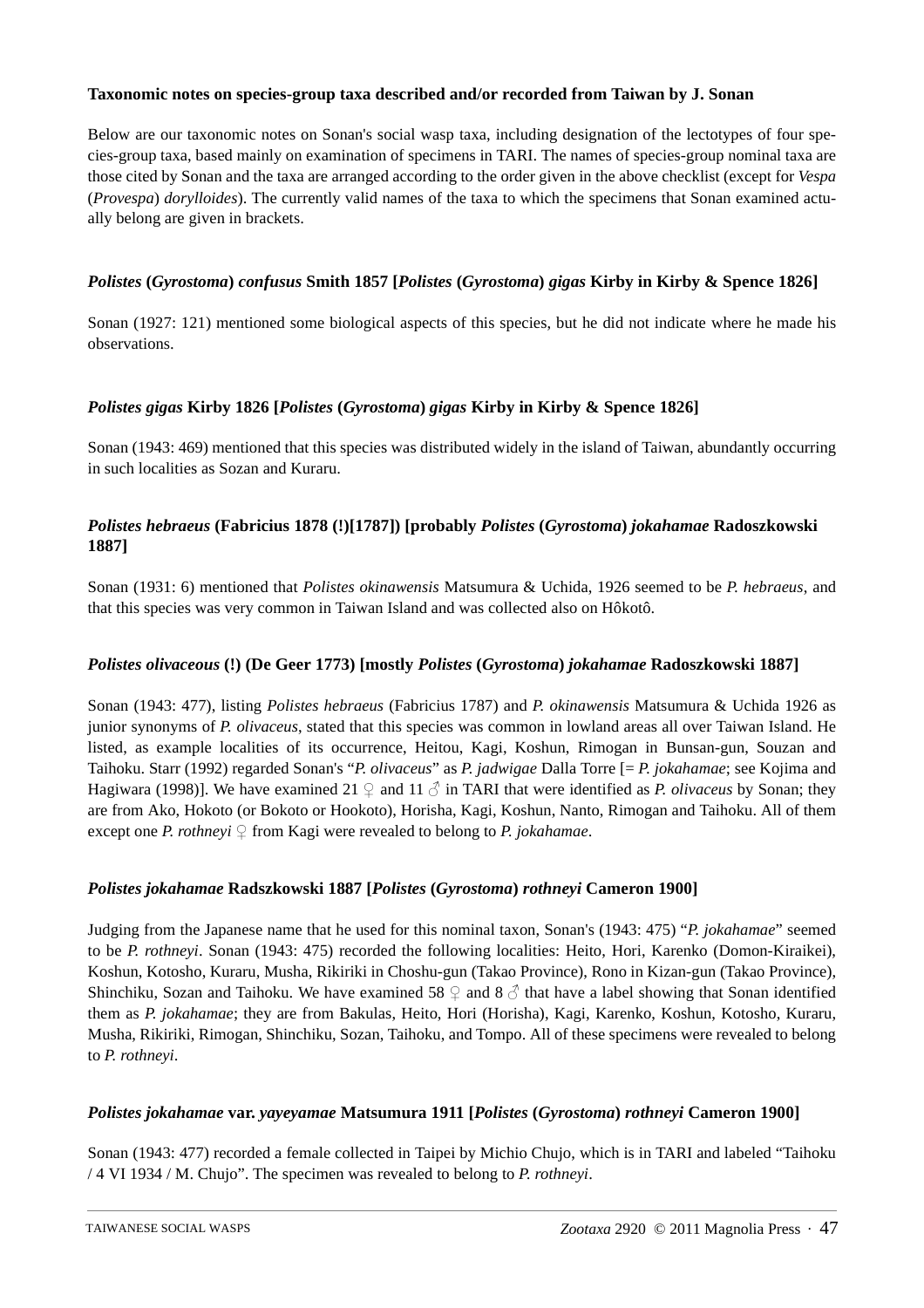### *Polistes tenebricosus* **Lepeletier 1836 [***Polistes* **(***Gyrostoma***)** *tenebricosus* **Lepeletier 1836]**

Sonan (1943: 471) mentioned that this species was rather rare in Taiwan and he had examined 21 ♀ and 5 √ from Chikutou, Hatonosawa at the foot of Taiheizan, Hori, Kayahara, Koushun, Musha, Souzan, Taiheizan, Taihoku and Urai (in Bunzan-gun).

### *Polistes mandarinus* **var.** *eboshinus* **Sonan 1943 [***Polistes* **(***Polistella***)** *eboshinus* **Sonan 1943]**

Sonan (1943: 483) described *Polistes mandarinus* var. *eboshinus* based on 62 ♀ and 5 ♂ from Arisan, Bakulas, Baron in Shinchiku Province, Bukai in Taichu Province, Doba (foot of Taiheizan), Eboshi (foot of Taiheizan), Funkiko, Karenkou, Matanguru in Taitou, Musha, Oiwake (Musha), Rarasan, Rikiriki in Takao Province, Saukan in Taiheizan, and Taiheizan, but he neither gave any collection data of each specimen nor designated the holotype. Starr (1992) referred to type materials housed in TARI, mentioning "types examined: holotype  $\varphi$ , 7 paratype  $\varphi$ , 2 paratype  $\beta$ ". As Starr (1992) did not give any data that specify the specimen that he referred to as "holotype", his statement does not constitute valid lectotype designation [Article 74.5 of the Code (ICZN 1999)].

In TARI, we located 54  $\circ$  and 6  $\circ$  that are, judging from the collection data and attached Sonan's identification labels, from the type series. However, the number of the male specimens (six) is larger than that given in Sonan (five). Eight  $\Omega$  and  $2 \beta$  that possess Type/Paratype/Allotype labels could be the specimens that Starr (1992) referred to as type materials. The type series certainly included two distinct species; the species to which the specimens marked with asterisks belong might be "sp. A" in Starr (1992) and could be an undescribed species.

**Type material.** LECTOTYPE of *Polistes mandarinus* var. *eboshinus* Sonan, 1943 (here designated): ♀ labeled "Taiheizan / 26 VIII 1923 / Col. J. Sonan", "*Polistes mandarinus* / Sauss. var. ♀ / *eboshinus* Sonan / DET. J. SONAN" and "*POLISTES* / *EBOSHINUS* / Sonan / Det. Starr, 1991". PARALECTOTYPES: **In drawer 93–23**: <sup>1</sup>♂, "Funkiko / 16 XI 1926 / Col. J. Sonan", Allotype label, "*Polistes mandarinus* / Sauss. var. ♂ / *eboshinus* Sonan / DET. J. SONAN", "132"; 1 ♀, "Formosa / Musha, 1919. / V 18–VI 15. / T. Okuni, / J. Sonan, / K. Miy., M. Yosh.", "*Polistes mandarinus* / Sauss. ♀ / *eboshinus* Sonan / DET. J. SONAN", Paratype label, "130"; 1 ♀, "Formosa / Musha, 1919. / V 18–VI 15. / T. Okuni, / J. Sonan, / K. Miy., M. Yosh.", "*Polistes mandarinus* / Sauss. ♀ / *eboshinus* Sonan / DET. J. SONAN", Paratype label, "130"; 1 ♀, "Namakaban / 19.IX.1924 / T. Shiraki / J. Sonan", Paratype label, "*Polistes mandarinus* / Sauss. ♀ / *eboshinus* Sonan / DET. J. SONAN", "131"; 1♀, "Saukan / Taiheizan / 16–18 VII 1938 / J. Sonan", Paratype label, "*Polistes mandarinus* / Sauss. ♀ / *eboshinus* Sonan / DET. J. SONAN", "129"; 1 ♂, "Taiheizan / VII 20. 1935 col. J. Sonan", Paratype label, "*Polistes mandarinus* / Sauss. var. ♂ / *eboshinus* Sonan / DET. J. SONAN", "133"; 3 ♀ [in addition to the following labels, one with Type label and "124", and the other two with Paratype label, and "125" or "128"], "Takeyama / 16 V 1926 / Co. J. Sonan", "*Polistes mandarinus* / Sauss. ♀ / *eboshinus* Sonan / DET. J. SONAN"; 2 ♀ [these 2 ♀ specimens apparently belong to a species different from that of the lectotype; their specific affiliation await future taxonomic studies], "Eboshi / Taiheizan / 12–14 VII 1938 / J. Sonan", Paratype label, "*Polistes mandarinus* / Sauss. ♀ / *eboshinus* Sonan / DET. J. SONAN", "126" [or "127' ], "*Polistes* (*Polistella*) / spec. / Det. S. Yamane". **In drawer 94–08** (all the paralectotypes in this drawer except one indicated by "[without ID label]" have a label "*Polistes*  $\varphi$  [or " $\mathcal{S}$ " accordingly] / *mandarinus* Sauss. / var. *eboshinus* Sonan / Det. J. Sonan"): 1 ♀, "Formosa / Arisan, 1918. / X 2–23. / J. Sonan / M. Yoshino"; 1 ♂, "Arisan / 191[?].X.10 / Col. I. Nitobe"; 1 ♀, "14 / IV 1910 / Bakulas / Col. I. Nitobe"; 2 º "Formosa / Karenko, -19. / VII 20–VIII 4, / T. Okuni, / J. Sonan, / K. Miy., M. Yosh."; 1 ♀, "Baron / FORMOSA / 10 IV 1941 / Col. J. Sonan"; 1 ♀, "Bukai / FORMOSA / 28 VIII 1940 / Col. J. Sonan"; 1 ♀, "Dobo / 19 VII 1935 col. J. Sonan"; 1 ♀ "Rikiriki / 20.III.1924 / N. Takeda"; 1 ♀, "Funkiko / 16 XI 1926 / J. Sonan"; 1 ♀, "Matanguru / Kanzangoe / 28.VI.1936 / Col. R. Takahashi";  $3 \nsubseteq$ , "Formosa, / Musha, 1919. / V 18–VI 15, / T. Okuni, / J. Sonan, / K. Miy., M. Yosh."; 1 ♀, "Rakurku / 18.IX.1924 / T. Shiraki / J. Sonan"; 1 ♀, "Rato / 18. VII 1935 col. J. Sonan"; 1 ♀, "Saukan / Taiheizan / 16–18 VII 1938 / J. Sonan"; 1 ♀ [without ID label], "Taiheizan / FORMOSA / 30 VII 1935"; 1 ♀, "Taiheizan / 20 VII 1938 / J. Sonan"; 1 ♀, "Taiheizan / 21 VIII 1935 / T. Hiwatari"; 1 ♀, "Taiheizan / 26.VIII 1927 / Col. J. Sonan"; 1 ♀, "Taiheizan / 27 IV 1935 col. J. Sonan"; 1 ♀, "Taiheizan / III-30-1936 / Col. J. Sonan"; 1 ♀, "Taiheizan / VII. 21. 1935 col. J. Sonan"; 1 ♂, "Taiheizan / VII 21 1935 col. J. Sonan"; 2  $\varphi$ , "Taiheizan / 5.VI. 1937 / Col. Ikeda Narumi [collector's name given in Chinese characters]"; 2  $\beta$ , "Taiheizan / 20.V.1935 col. J. Sonan"; 6  $\frac{1}{2}$ , "Taiheizan / VII. 20. 1935 col. J. Sonan"; 1  $\frac{1}{2}$ \* [headless, pinned with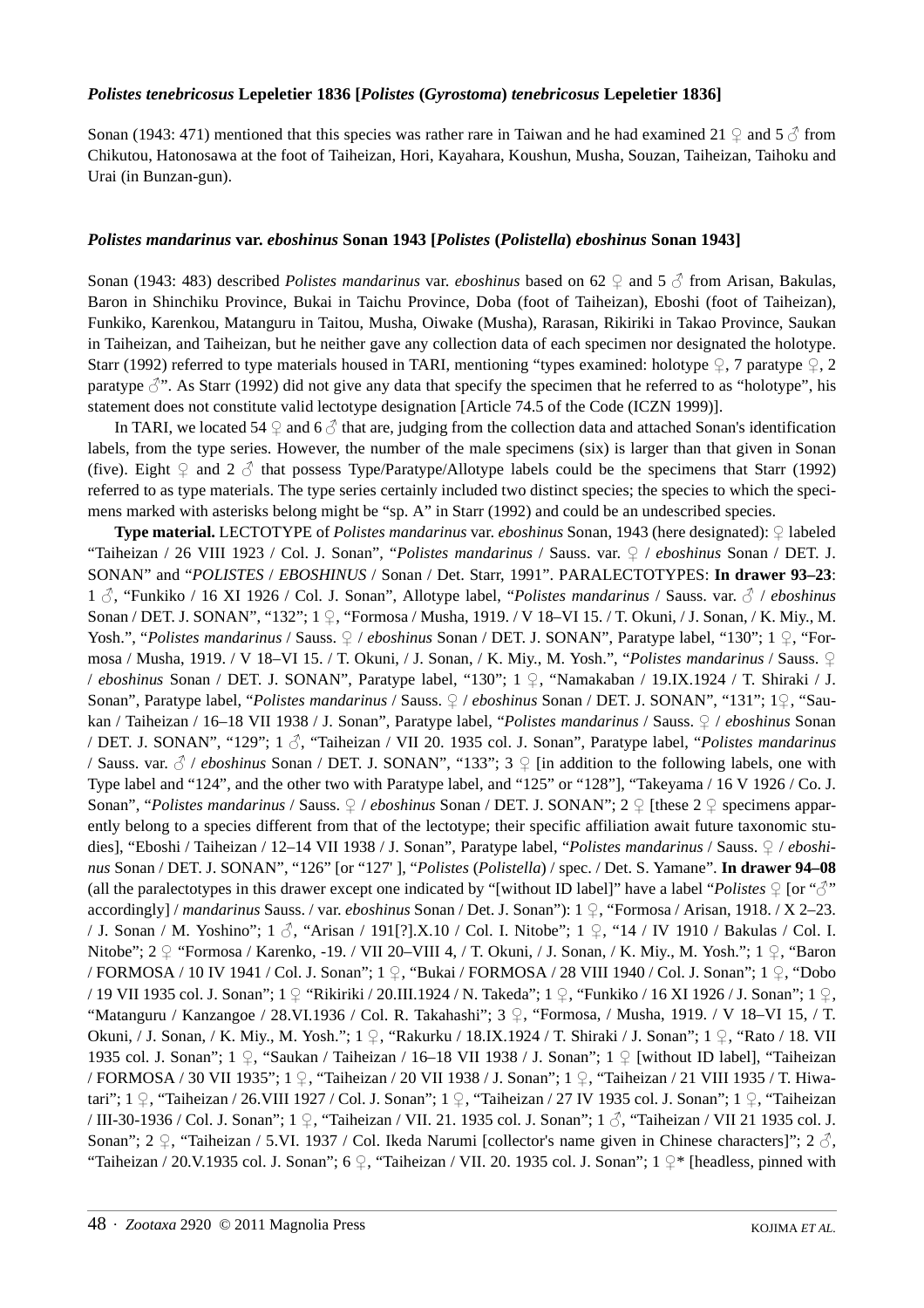a small nest], "14/IV 1910 / Bakulas / Col. I. Nitobe";  $2 \frac{9}{5}$ , "Dobo / 19 VII 1935 col. J. Sonan";  $5 \frac{9}{5}$ , "Eboshi / Taiheizan / 12–14 VII 1938 / Col. J. Sonan"; 1 ♀\*, "Formosa / Karenko, -19. / VII 20–VIII 4. / T. Okuni, / J. Sonan, / K. Miy., M. Yoshi"; 2 ♀\*, "Rato / 18 VII 1935 col. J. Sonan"; 1 ♀\*, "Taiheizan / 20 VII 1935 col. J. Sonan"; 1 ♀\*, "Formosa / Musha. 1919 / V 18–VI 15 / T. Okuni, / J. Sonan, / K. Miy., M. Yoshi".

# *Polistes mandarinus* **de Saussure 1853 [probably** *Polistes* **(***Polistella***)** *eboshinus* **Sonan 1943]**

Sonan (1938: 69) listed  $1 \nsubseteq$  with the collection data "Taihorin, vi.1911 (H. Sautter)" and deposited in the Deutsches Entomologisches Institut. He mentioned "this species is common in Formosa." This statement was probabaly based on the type series of *Polistes mandarinus* var. *eboshinus* Sonan, 1943; all type specimens we located in TARI had been collected before the year 1938.

# *Polistes formosanus* **Sonan 1927 [***Polistes* **(***Polistella***)** *formosanus* **Sonan 1927]**

Sonan (1927) described this species based on females (body length 16 mm, wingspan 30 mm, fore wing length 14 mm) and male(s) (body length 16 mm, wingspan 40 mm, fore wing length 18.5 mm) from Horisha, Jukirin (Shinchiku), Kan-shirei, Keibi, Namakaban (Niitaka-yama), Rikiriki, Sôzan, Taihoku and Urai. He, however, gave neither number of specimens he examined nor any collection data for each specimen. Saito *et al.* (2007) designated a female specimen collected in "Taihoku" as the lectotype of *Polistes formosanus* Sonan, 1927; the only specimen from the type series available to them at that time. Saito *et al.* (2007) provided a picture showing all the labels accompanying the lectotype and detailed description of adult morphology. In TARI, we located the following specimens that could be from the type series, and thus are paralectotypes. Based on their morphological characteristics they all could belong to *Polistes formosanus*.

**Type material.** PARALECTOTYPES of *Polistes formosanus* Sonan, 1927 (all specimens except for the first one have the Sonan's identification label "*Polistes* ♀ [or ♂ according to the sex] / *japonicus* Sauss. / var. *formosanus* Son. / Det. J. Sonan"): 1 ♀, "Jukirin / 24.v.1919 / Col. S. Inamura"; 1 ♀ "Kanshirei / 10.xi.1926 / Col. J. Sonan"; 1 ♀, "KEIBI / 14 IV 1921 / S. TOKUNAGA"; 1 ♀, "Namakaban / 10.IX.1924 / T. Shiraki / J. Sonan"; 1 ♀ "Rikiriki / 20 III 1924 / N. Tokuda"; 1 ♀, "Sozan / 24.9.1926 / Col. J. Sonan"; 1 ♀ "Sozan / 27.x.1926 / Col. J. Sonan" ; 1 ♂, "Sozan / 19.x.1922 / N. Takeda"; 1 ♀, "Taihoku / 17 VIII 1925 / Col. J. Sonan" and "*Polistes* / *formosana* Sonan / DET. J. Sonan"; 5 ♀, 1 ♂, "Taihoku / 16 VII 1925 / Col. J. Sonan"; 1 ♀, "Taihoku / 14 VII 1925 / Col. J. Sonan"; 1 ♀, "IX.1912 / Taihoku / Col. I. Nitobe" and "3155".

Sonan (1938) downgraded his *Polistes formosanus* to a variant of *P. japonicus* de Saussure, 1858, and listed 25 ♀ and 4  $\beta$  (all in the Deutsches Entomologisches Institut) from Horisha, Kankau, Kosempo, Taihorin, Takao and Paroe (in Taito Prefecture). At the same time, Sonan (1938) proposed "*Polistes japonicus* var. *formosanus* f. *koshunensis*" based on the "holotype" ♀ and 3 ♀ collected by H. Sauter in Kankau (deposited in the Deutsches Entomologisches Institut, but one "paratype" in TARI) and 22 ♀ from Garanbi, Kankau, Koshun, Kuraru, Kurau, Makazayazaya (in Heito-gun), Taihoku and Urai. The name "*koshunensis*" is unavailable under Article 45.5 of the Code, and thus these specimens have no type status.

## *Polistes shirakii* **Sonan 1943 [***Polistes* **(***Polistella***)** *shirakii* **Sonan 1943]**

Sonan (1943) described *Polistes shirakii* based on 19 ♀ and 3 ♂ from Heitou, Hori, Kanshirei, Musha, Rokki and Taihoku, but he did not designate the holotype. Starr (1992) referred to type materials housed in TARI as "types examined: holotype  $\varphi$ , 2 paratype  $\varphi$ , 4 paratype  $\varphi$ ", but he did not give any data that specify the specimen that he referred to as "holotype" and thus this does not constitute valid lectotype designation (Article 74.5 of the Code). In TARI, we located the following 3  $\circ$  and 4  $\circ$  collected in Taihoku, which seem to be those referred to by Starr (1992). Although the number of the male specimens (four) is larger than that Sonan gave (three), judging from their label data, these specimens are highly probably from the type series.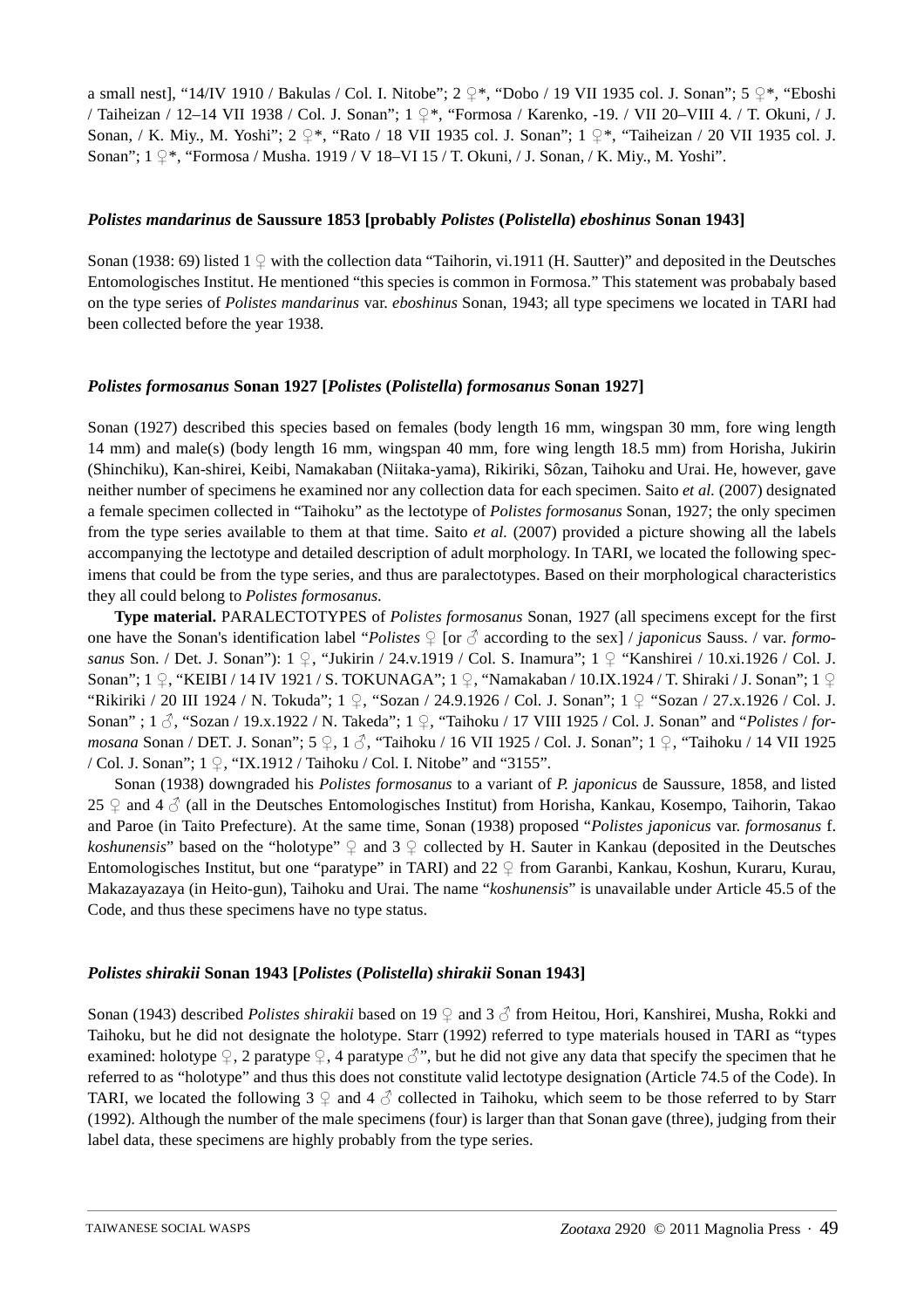The specimens examined are as follows, and the first-listed specimen is here designated as the lectotype of *Polistes shirakii* Sonan, 1943. Other specimens are paralectotypes.

**Type material.** LECTOTYPE (designated here): ♀ labeled "Taihoku / 6 IX 1925 / Col. J. Sonan", "*Polistes* ♀ / *shirakii* Sonan / DET. J. SONAN", Paratype label, and "135". PARALECTOTYPES: 1 ♂, "Taihoku / 8 VIII 1925 / Col. J. Sonan", "No Polistes / 10", "*Polistes* ♂ / *shirakii* Sonan / DET. J. SONAN", Paratype label, and "138"; <sup>1</sup>♂, "Taihoku / 10 IX 1929 / Y. Horikawa", "*Polistes* ♂ / *shirakii* Sonan / DET. J. SONAN", Paratype label, and "140"; 2 ♂, "Taihoku / 8 VIII 1925 / Col. J. Sonan", "No Polistes / 10", "*Polistes* ♂ / *shirakii* Sonan / DET. J. SONAN", and Allotype label and "137" [or Paratype label and "139"];  $2 \nsubseteq$ , "Taihoku / 8 VIII 1925 / Col. J. Sonan", "No Polistes / 10", "*Polistes* ♀ / *shirakii* Sonan / DET. J. SONAN", and Type label and "134" [or Paratype label and "136"].

# *Polistes stigmus* **(Fabricius 1793) [***Polistes* **(***Polistella***)** *stigma* **(Fabricius 1793)]**

Sonan (1943: 473), without giving collection data for each specimen he examined, referred to Heichin, Heitou, Kobi (Gokenseki) and Takao as localities specimens from which he examined, and mentioned that this species was rare in northern part of Taiwan and common in Takao and Heitou. In TARI, we located 6  $\circ$  and 1  $\circ$  with Sonan's identification label and collected before the year 1943:  $1 \nsubseteq$  from Heichin,  $3 \nsubseteq$  and  $1 \nsubseteq$  from Heito, and  $2 \nsubseteq$  from Takao. These specimens belong to *P. stigma* in the currently accepted sense. In addition to them, TARI houses a female *P. stigma* collected in Gokenseki in 1909, which may have also examined by Sonan when he prepared his 1943 paper.

# *Polistes strigosus* **Bequaert 1940 [***Polistes* **(***Polistella***)** *strigosus* **Bequaert 1940]**

Sonan (1943: 472) recorded 4  $\circ$  under *P. strigosus*, all of which are in TARI. Each of them had the following label of collection data: "Hatonosawa / Taiheizan / 15.VII.1938 / J. Sonan"; "Rahau / Taihoku / 13.VII.1939 / J. Sonan"; "Taihei-zan / 20.VII.1935 coll. Ikeda Narumi [in Chinese characters]"; "TAIKO / 20.VII.1930 / J. Sonan".

## *Polistes takasagonus* **Sonan 1943 [***Polistes* **(***Polistella***)** *takasagonus* **Sonan 1943]**

Sonan (1943) described *Polistes takasagonus* based on 89 ♀ and 5 ♂ collected at various localities in Taiwan, such as Arisan, Chipon, Giran, Hassen-zan, Heichin, Kappan-san, Karenkou, Koushun, Kuraru, Naifunbo, Naro, Riyohen, Shinchiku, Taipei, Taitou, Takeyama and Urai. In TARI we located 5 ♀ and 4 ♂ that have Type or Paratype labels, which would be the specimens that Starr (1992: 128) erroneously referred to "holotype  $\mathcal{Q}$ , 4 paratype  $\mathcal{Q}$ , 4 paratype  $\beta$ ". In addition to them, we located 26  $\Omega$  that are highly possibly from the type series. The female specimen from "Heichin" and with Type label is here designated as the lectotype of *Polistes takasagonus* Sonan, 1943, and remaining 30  $\circ$  and 4  $\circ$  are paralectotypes.

**Type material.** LECTOTYPE (designated here): ♀ labeled "Heichin / 30 VI 1936 / Col. J. Sonan", Type label, "*Polistes* ♀ / *takasagonus* / Sonan / DET. J. SONAN", and "141". PARALECTOTYPES: 1 ♀, "Formosa / Arisan, 1918 / X 2–23. / J. Sonan, / M. Yoshino"; 1 ♀, "Giran / 29 VII 1928 / Col. J. Sonan"; 3 ♀, "7 VI 1914 / Taito / I. Nitobe"; 1 ♀, "Hassen-zan / FORMOSA / 8.VI.1941 / Col. J. Sonan"; 2 ♀, "NARO / 21.VIII –1928 / Col. J. Sonan"; 1 ♂ "Kaguhara (Taipei) / 3 IX 1929 / Col. J. Sonan", Allotype label, "No 1 ♂", "*Polistes* ♂ / *takasagonus* / Sonan / DET. J. SONAN", and "146"; 1 ♀, "Kappanzan / 16 V 1930 / Col. J. Sonan"; 2 ♀, "Formosa / Koshun, 1918 / IV 25–V 25. / J. Sonan / K. Miyake, / M. Yoshino"; 1 ♀, "Kuraru / 13 X 1926 / Col. J. Sonan"; 1 ♂ [metasoma missing] "Makazayazaya / 9. X. 1926, Heito / Col. J. Sonan", Paratype label, "*Polistes* ♂ / *takasagonus* / Sonan / DET. J. SONAN", and "147"; 1 ♀, Paratype label, "Mizuho / 29 VII 1942 / Col. C. Matsuda", "*Polistes* ♀ / *takasagonus* / Sonan / DET. J. SONAN", and "142"; 1 ♀, "Naihunpo / 19 IX 1924 / T. Shiraki / J. Sonan", "*Polistes* Sauss / *mandarinus* / Det. T. Shiraki", Paratype label, "*Polistes* ♀ / *takasagonus* / Sonan / DET. J. SONAN", and "144"; 1 ♀, "RIYOHEN – RATO / SEPT–5–1929 / R. TAKAHASHI"; 1 ♀, "Formosa / Shinchiku, –18, / VII. 1–30. / J. Sonan / K. Miyake"; 1 ♀, "Shinchiku / 9.X.1928 / Col. J. Sonan"; 1 ♀, "Mizuho / 30.VII 1942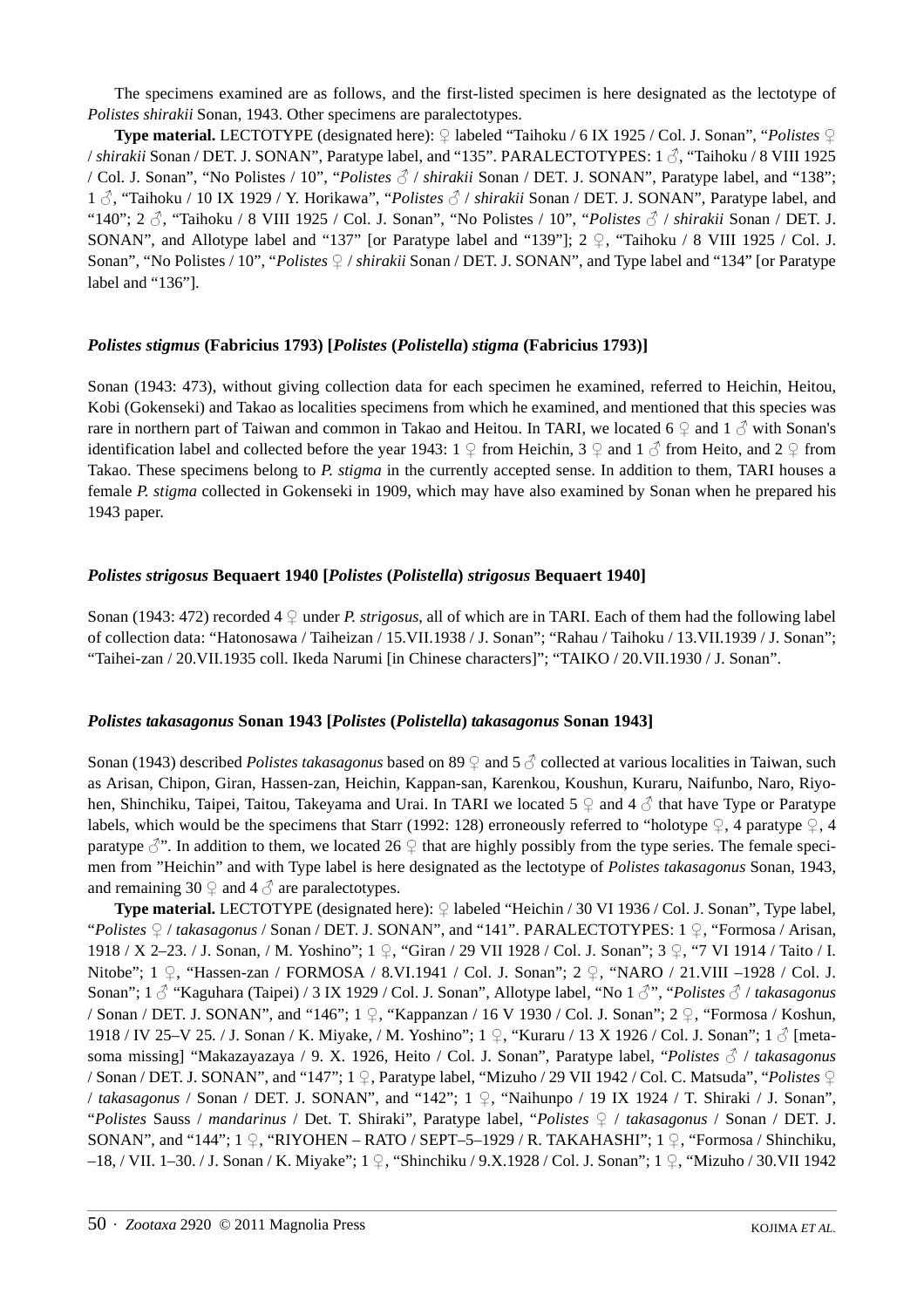/ Col. C. Matsuda"; 2 ♀, "Taihoku / 24 VI 1926 / Col. J. Sonan"; 2 ♀, "Taihoku / 29 VI 1926 / Col. J. Sonan"; 1 ♂ "Taihoku / 1 VIII 1925 / Col. J. Sonan", "No. Polistres / 9", Paratype label, "*Polistes* ♂ / *takasagonus* / Sonan / DET. J. SONAN", and "149";  $1 \text{ } \frac{3}{2}$ , "TAIHOKU / FORMOSA / 25 VI 1938 / COL. J. SONAN", "No 21", Paratype label, "Polistes  $\beta$  / takasagonus / Sonan / DET. J. SONAN", and "148"; 1  $\varphi$ , "Taihoku / 1 VIII 1925 / Col. J. Sonan";1 ♀, "Taihoku / FORMOSA / 25 VI 1938 / COL. J. SONAN"; 2 ♀, "Chipon / 20 VI 1943 / Col. J. Sonan"; <sup>1</sup>♀, "12 / IX 1910 / Taipin / Col. T. Shiraki", "3155", "*Polistes* Sauss / *mandarinus* / Det. T. Shiraki", Paratype label, "*Polistes* ♀ / *takasagonus* / Sonan / DET. J. SONAN", and "145"; 2 ♀, "Formosa / Taito, 1919 / II 25–III 27 / S. Inamura, / J. Sonan, / M. Yoshino"; 1 ♀ [body largely discolored; pedicel and flagellum of right antenna missing], "Urai / 18 X 1925 / Col. J. Sonan", "*Polistes* Sauss / *mandarinus* / Det. T. Shiraki", Paratype label, "*Polistes* ♀ / *takasagonus* / Sonan / DET. J. SONAN", and "143".

# *Polistes chinensis* **Fabricius 1793 [***Polistes* **(***Polistes***)** *chinensis* **Fabricius 1793]**

Sonan (1943: 474) recorded this species from Heichin, Kozan (in Shinchiku-gun), Rokki (in Heito-gun), Sansei (in Rato-gun), Taihoku, Tamazato (Karenkou), and Yûsho.

# *Icaria variegata* **(Smith 1852) [***Ropalidia fasciata* **(Fabricius 1804)]**

Sonan (1927: 122), without giving any locality record, listed "*Epipona variegata* Smith", "*Icaria picta* Sauss." and "*Icaria ferruginea* Matsumura (nec Fabricius)" as synonyms of *Icaria variegata*, and mentioned that this species could be distinguished from *I. ferruginea* by having paired yellow lateral spots on the second metasomal segment. Sonan (1935a: 199) listed, as synonyms, "*Epipona variegata* Smith, 1852 [1852c]", "*Icaria variegata* Smith" of de Saussure (1853), Smith (1857), Dalla Torre (1894, 1904), and Bingham (1897), "*Ropalidia variegata*" of Bequaert (1918) and Yano (1932), "*Icaria picta* de Saussure" of de Saussure (1854) and Kuroiwa (1926), "*Icaria pendula* Smith, 1857", and "*Icaria ferruginea*" of Matsumura (1908, 1910), Kuroiwa (1908) and Matsumura & Uchida (1926). Sonan (1935a) mentioned that this species was common in Formosa (=Taiwan) and Okinawa, and recorded the following localities in Taiwan: Batoran (Karenko), Choshu, Heito, Kagi, Koshun, Kotosho (Botel-Tobago), Nanto, Raisha, Rokki, Sankaikeki, Shinchiku, Taihoku, Tainan, Taito and Urai.

## *Ropalidia taiwana* **Sonan 1935 [***Ropalidia taiwana* **Sonan 1935]**

Sonan (1935a) described this species based on the holotype  $\varphi$  and  $5 \varphi$  and  $1 \varphi$  paratypes. All these type specimens are in TARI and their label data given below agreed with those given in the original description.

**Type material.** HOLOTYPE ♀: "Formosa / Shinchiku, -18. / VII 1-30. / J. Sonan, / K. Miyake", "*Ropalidia* / *taiwana* / Sonan / DET. J. SONAN", "96", Type label. PARATYPES: 1 ♀, same collection label as holotype; 1 ♀ (possibly pre-adult pupa taken from a nest) "Hori / 20.XI.1932 / Col. J. Sonan"; 1 ♀ "Hassenzan / 23.X.1932 / K. Nomura";  $1 \text{ } \frac{3}{2}$  "Horisha / 2.XII.1916 / Col. T. Shiraki";  $1 \text{ } \frac{1}{2}$  "Formosa / Koshun, 1918 / IV 25–V 25. / J. Sonan / K. Miyake, / M. Yoshino";  $1 \nsubseteq$  "Urai / VII – 1931 / Col. J. Sonan".

## *Ropalidia taiwana* **var.** *koshunensis* **Sonan 1935 [***Ropalidia taiwana* **Sonan 1935]**

Sonan (1935a) listed the female from "Kuraru (Koshun)" as the holotype, and 11  $\varphi$  and 4  $\varphi$  paratypes. In TARI, there are, as listed below, the holotype  $\varphi$  and  $9 \varphi$  and  $6 \vartheta$  specimens marked as "Allotype" or "Paratype". Sonan (1935a: 202), as the allotype and paratypes collected in Kuraru on "Oct. 13 1926" and "Oct. 14 1926", listed 6  $\varphi$ and 4  $\beta$  and 3  $\circ$ , respectivey. The recognized discrepancy between the number of specimens given in the original description and that actually exist in TARI could have been because of incorrect labeling or a misprint. Also, Sonan (1935a: 202) listed a specimen with collection data "Koshun, March 25 1930" as female, but it is actually male.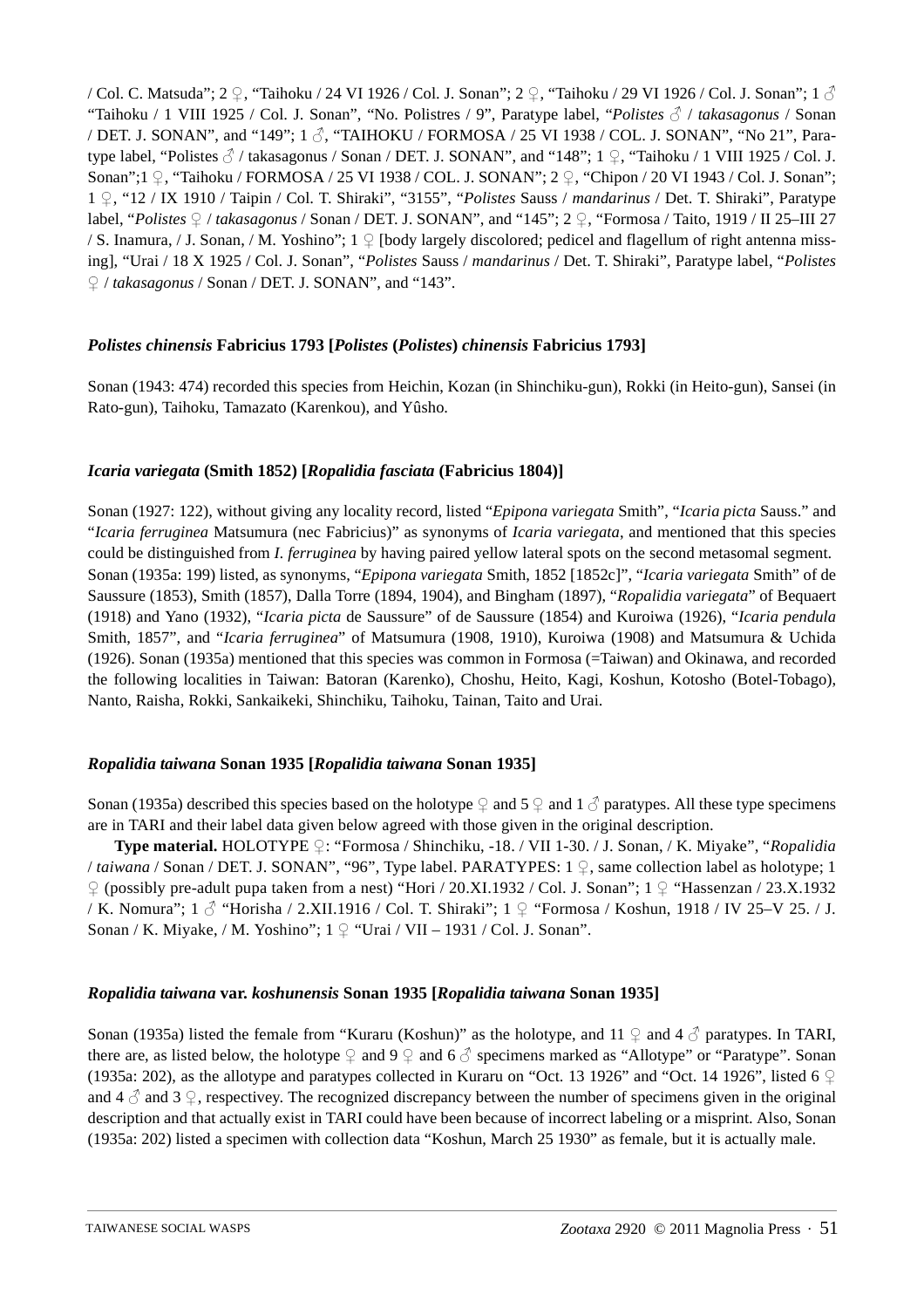**Type material.** HOLOTYPE ♀: "Kuraru / 13.X.1926 / Col. J. Sonan", "*Ropalidia* / *taiwana* Sonan / var. *formosensis* / Sonan / DET. J. SONAN", Type label, "97". PARATYPES: 6  $\circ$ , 5  $\circ$  same collection data label as holotype; 2  $\varphi$ , same collection label as hoplotype but "14.X.1926"; 1  $\varphi$  "Koshun 1918 / IV.25–V.25 / J. Sonan / K. Miyake / M. Yoshino";  $1 \text{ } \textcircled{}$  "KOUSHUN / 25.III.1930 /Col. T. Shiraki". :

# *Parapolybia takasagona* **Sonan 1944 [***Parapolybia takasagona* **Sonan 1944]**

Among Sonan's social wasp taxa, this one needs special attention to discuss its taxonomic status. Our conclusion, as outlined below, treating *Parapolybia takasagona* as a valid species is tentative. In order to establish a well corroborated species-level taxonomic system of the *Parapolybia indica* group, to which *P. takasagona* belongs, further intensive studies that covers various "populations" are required.

Sonan (1944) recognized four nominal species in *Parapolybia* occurring in the territories of the Japanese Empire of that time. They were: *P. varia* (Fabricius 1787), which Sonan considered to occur in Taiwan and main islands of Japan; *P. disticha* (du Buysson 1913) [currently treated as a synonym of *P. varia* (van der Vecht 1966), although its taxonomic status needs further careful examination (F. Saito, unpublished)], which Sonan considered to occur in the Korean Peninsular; *P. indica* (de Saussure 1854) in Japan; and *P. takasagona*. Sonan (1944) described *P. takasagona* based on the holotype  $\mathcal Q$  collected at Tamaru in Rato District, and 6  $\mathcal Q$  and 6  $\mathcal Z$  paratypes. In TARI, there are the holotype and 6  $\varphi$  and 5  $\varphi$  paratypes; Sonan (1944) mentioned 3  $\varphi$  from "Kobayashi, Rato", but one of them was not located.

**Type material.** Holotype ♀: "Tamaru (Rato) / 30 VIII 1923 / Col. J. Sonan", Type label, "*Parapolybia* / *takasagona* / Sonan / Det. J. Sonan" and "78", is hardly considered to be discolored in contrast to Starr's (1992) and Yamane *et al.*'s (1995), and it well matched the original description (Sonan 1944). The labels of collection data for female paratypes are as follows:  $2 \nsubseteq$ , "Tabo (Rato) / 24 VIII 1923 [1  $\subseteq$ : 22 VIII 1923] / Col. J. Sonan"; 1  $\subseteq$ , "Kobayashi / (Rato) 29 VIII 1923 / Col. J. Sonan";  $1 \nsubseteq$  with "Arisan / 2.V.1917 / Col. T. Shiraki"; and  $2 \nsubseteq$ , "Taiheizan /FORMOSA / Jul.1930 / S. Minowa". The two female paratypes from "Tabo" have the occipital carina evanescent ventrally and certainly belong to a species different from that to which the holotype belongs. One of the two female paratypes from "Taiheizan" has yellow markings brighter and more abundant than the holotype and the specimen may possibly belong to a different species. The condition and the label data for the five male paratypes are as follows:  $3 \text{ } \textcircled{}$  (1  $\textcircled{}$ : second to terminal flagellomeres of the right antenna and fourth to terminal flagellomeres of the left antenna missing; 1  $\Diamond$ : metasoma except the first segment, fourth to terminal flagellomeres of the right antenna and fifth to terminal flagellomeres of left antenna, missing [Sonan may have used this male for genital observation]), labeled "Kobayashi / (Rato) 28 VIII 1923 / Col. J. Sonan"; 1  $\circled$  (third to terminal flagellomeres of both antennae missing), labeled "Taiheizan / 26 VIII 1923 / Col. J. Sonan"; and  $1 \text{ } \circled$  with a label of "Taiheizan / 25 VIII 1923 / Col. J. Sonan".

Starr (1992) examined these type specimens in TARI and concluded that *P. takasagona* is a valid species, differing from *P. varia* (Fabricius 1787). He treated *P. takasagona* as the senior sysnonym of *P. nodosa* van der Vecht, 1966, which was described based on the holotype  $\varphi$  collected at Pilam [= Beinan, ca. 22°45' N, 121°01' E] in Taiwan and the female paratypes from four other localities in Taiwan, and Burma (Tenasserim), China (Fukien), India (Umbaso) and Thailand. However, Starr (1992) referred neither to the conditions of female occipital carinae in type specimens of *P. takasagona* nor to that given in the original description of *P. nodosa*. That is, the female occpital carina is complete in the holotype of *P. takasagona* while it is obliterated ventrally in *P. nodosa* (van der Vecht 1966: 23).

Yamane *et al*. (1995) examined the holotype of *P. takasagona* and concluded that *P. takasagona* was a junior synonym of *P. indica* (de Saussure 1854) because "The holotype specimen [of *P. takasagona*] has complete occipital carina on gena, which is the most reliable characteristic that constantly separates *P. indica* from the other Oriental congeners [*P. varia* and *P. nodosa*]." Another reason for their synonymy was that "the occurrence of *P. indica* in Taiwan has been strongly suggested by a female specimen collected by Dr. Kenji Ohara near Hsitsun, Taoyuan (1000–1200 m alt.) and three female specimens housed in the Department of Zoology, Taiwan Museum (Taipei)." They also mentioned that "the structural characteristics [of the holotype of *P. takasagona*] well agree with those [= structural characteristics of *P. indica*] mentioned by Vecht (1966)." However, the female structural characteristics that van der Vecht (1966) mentioned are only "Occipital carina complete, extending to the base of the mandi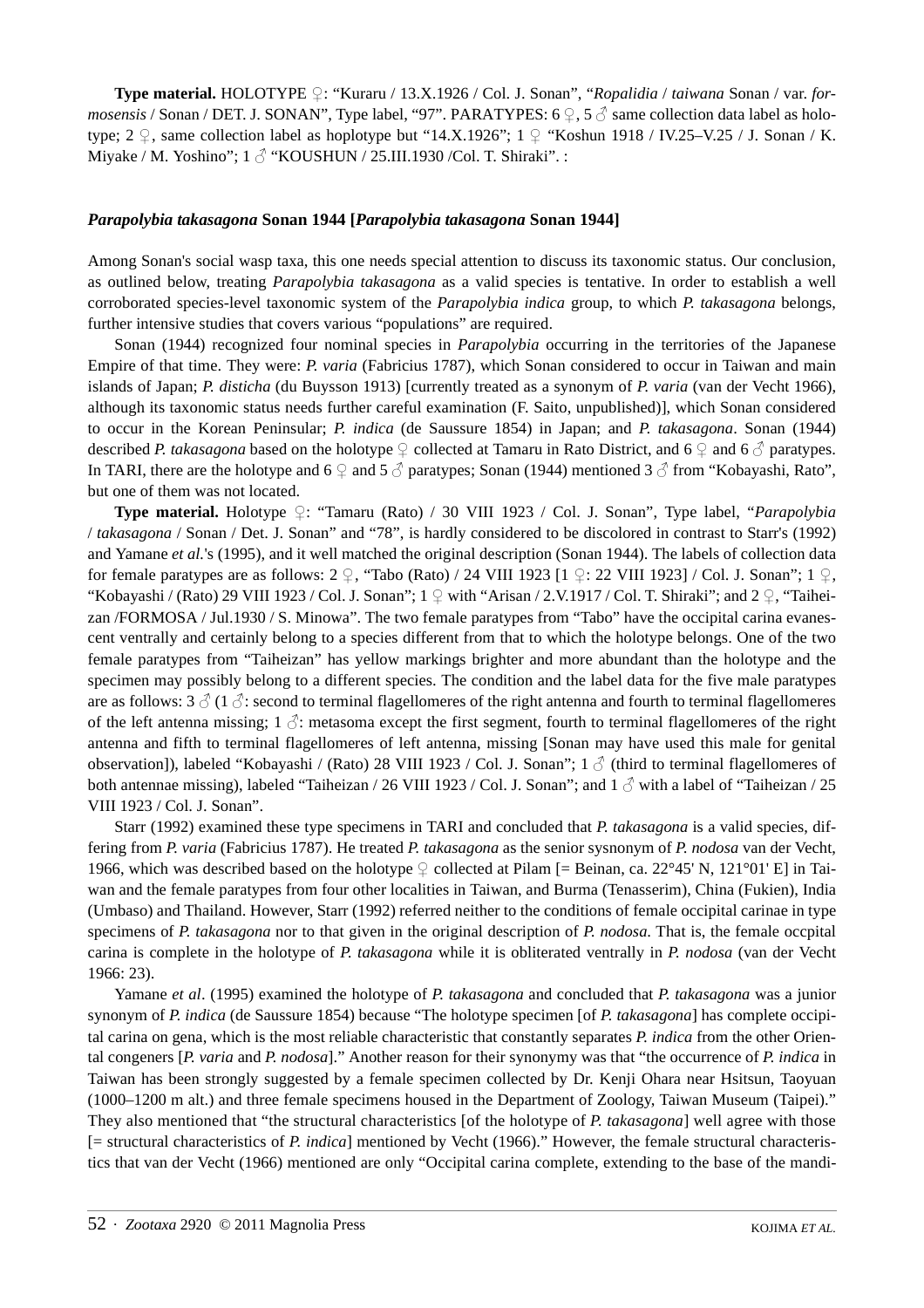bles. Length (h. + th. + t.1 + 2): 14–17 mm, rarely only 13 mm" (p. 23). Yamane *et al*. (1995) referred to the color pattern of the holotype of *P. takasagona* that it is "in accordance with that of *P. indica*", but they did not mention to which of van der Vecht's (1966) subspecies or forms their "*P. indica*" corresponded. Yamane *et al*. (1995) also mentioned that "Sonan's description of male antenna undoubtedly shows that the males examined by him are also of *P. indica*." This statement might have been made by referring to van der Vecht (1966); but the male characteristics of *P. indica* given in van der Vecht (1966: 23) are only "Antennae long and slender, the third and fourth segments more than six and four times as long as wide, respectively." Thus Yamane *et al*.'s (1995) synonymy was based on poor grounds and *Parapolybia takasagona* Sonan should be treated as a valid species at least until the concepts of *P. indica* and nominal species-group taxa that are now treated as subspecies of *P. indica* are established.

# *Parapolybia varia* **(Fabricius 1787) [?***Parapolybia varia* **Fabricius 1787, ?***Parapolybia nodosa* **van der Vecht 1966]**

Sonan (1944) recorded this nominal species from Chipon, Eboshi, Hokuto, Kanko, Kobayashi (Rato), Koshun, Kuraru, Kusukusu, Namakaban, Rato, Sozan, Tabo, Taihoku, Taiko, Taito, Tonbo and Urai. We have not yet determined the specimens that Sonan examined; they may include both *P. varia* and *P. nodosa*, and possibly another nominal species that is currently treated as a junior synonym of *P. varia*.

## *Vespa formosana* **Sonan 1927 [***Vespa affinis* **Linnaeus 1764]**

Sonan (1927) did not designate the holotype when he described this nominal taxon based on queen(s) [body length 28 mm; wing span 50 mm; fore wing length 21 mm], worker(s) [body length 22 mm; wing span 35 mm; fore wing length 16 mm] and male(s) [body length 21 mm; wing span 41 mm; fore wing length 18 mm] from "Taihoku, Kagi, Takezaki, Nanto, Daimokko, Maruyama". Starr (1992: 102) mentioned "types examined: 1 queen, 1 worker,  $1 \, \beta$ ", which does not constitute lectotype designation.

**Type material.** In TARI, we located only the following specimens that could be from the type series of *Vespa formosana.* LECTOTYPE (designated here): one queen (body length 28 mm; wing span 46 mm; fore wing length 20 mm), with labels of Type label, "Taihoku / 3.VII 1926 / Col. J. Sonan", "Vespa formosana / Sonan", and "161". PARALECTOTYPES: one worker (body length 21 mm; wing span 33 mm; fore wing length 16 mm), with Type label, "♀ type", "Kagi / 14 VI 1926 / Toyota", "Vespa formosana / Sonan" and "162"; and 1  $\circled$  (body length 19 mm; fore wing length 18 mm), with Type label, "type  $\beta$ ", "Vespa formosana / Sonan", and "163" but without any collection data label. These specimens could be those that Starr (1992) refered to as "types examined".

Sonan (1929) listed the following specimens that he examined: 1 worker, Dakusui (Ratô), 4.XI.1928 (J. Sonan); 1 worker, Fukô, 1.VII.1925 (J. Sonan); 1 worker\*, Kagi, 25.VI.1926 (K. Toyota); 2 workers\*, Kagi, 10.VI.1926 (K. Toyota); 1 worker\*, Kagi, XI.1923 (M. Kato); 1 queen\*, Kagi, 24.VII.1924 (K. Toyota); 1 queen\*, Nanto, IV.1910 (G. Toba); 1 queen\*, Nanto, IV.1910 (T. Shiraki); 1 worker, Sozan, 29.IX.1926 (J. Sonan); 1 worker\*, Taihoku, 27.VIII.1908 (I. Nitobe); 1 worker\*, Taihoku, 28.II.1913 (S. Inamura); 1 queen\*, Taihoku, XI.1912 (I. Nitobe); 1 queen, Taihoku, 23.V.1928 (J. Sonan); 1 queen\*, Taihoku, VII.1925 (J. Sonan); 1 queen\*, Taihoku, 5.VI.1908 (I. Nitobe); 1 queen\*, Taihoku, 3.VII.1[9]26 (J. Sonan); 1 queen\*, Taihoku, XI.1912 (I. Nitobe); 2 workers\*, Taihoku, 30.VIII.1925 (J. Sonan); 1 worker\*, Takezaki, 15.IX.1926 (J. Sonan). Among these specimens those with asterisks had been collected before year 1927 when the original description of *Vespa formosana* was published, and at the localities mentioned in the original description; they could be examined by Sonan when he prepared the original description. However, Sonan (1927) did not mention any variation in color pattern or morphology, and thus we conclude that the original description was based on the three specimens (one queen, one worker and one male) with the Type labels. The queen specimen from "Taihoku" that has a label of specimen number "161" is here desiganated as the lectotype of *Vespa formosana* Sonan 1927. The worker from "Kagi" (specimen number "162") and the male with specimen number "163" are paralectotypes.

Bequaert (1936: 345), on the strength of the original descriptions and specimens from "Takao" and "Hu Sia" [unrecognized locality], synonymized this nominal taxon under *Vespa affinis* (Linnaeus). Later he (Bequaert 1939: 42) confirmed his own synonymy, mentioning "Dr. K. Yasumatsu sent me recently a specimen of what is called *V.*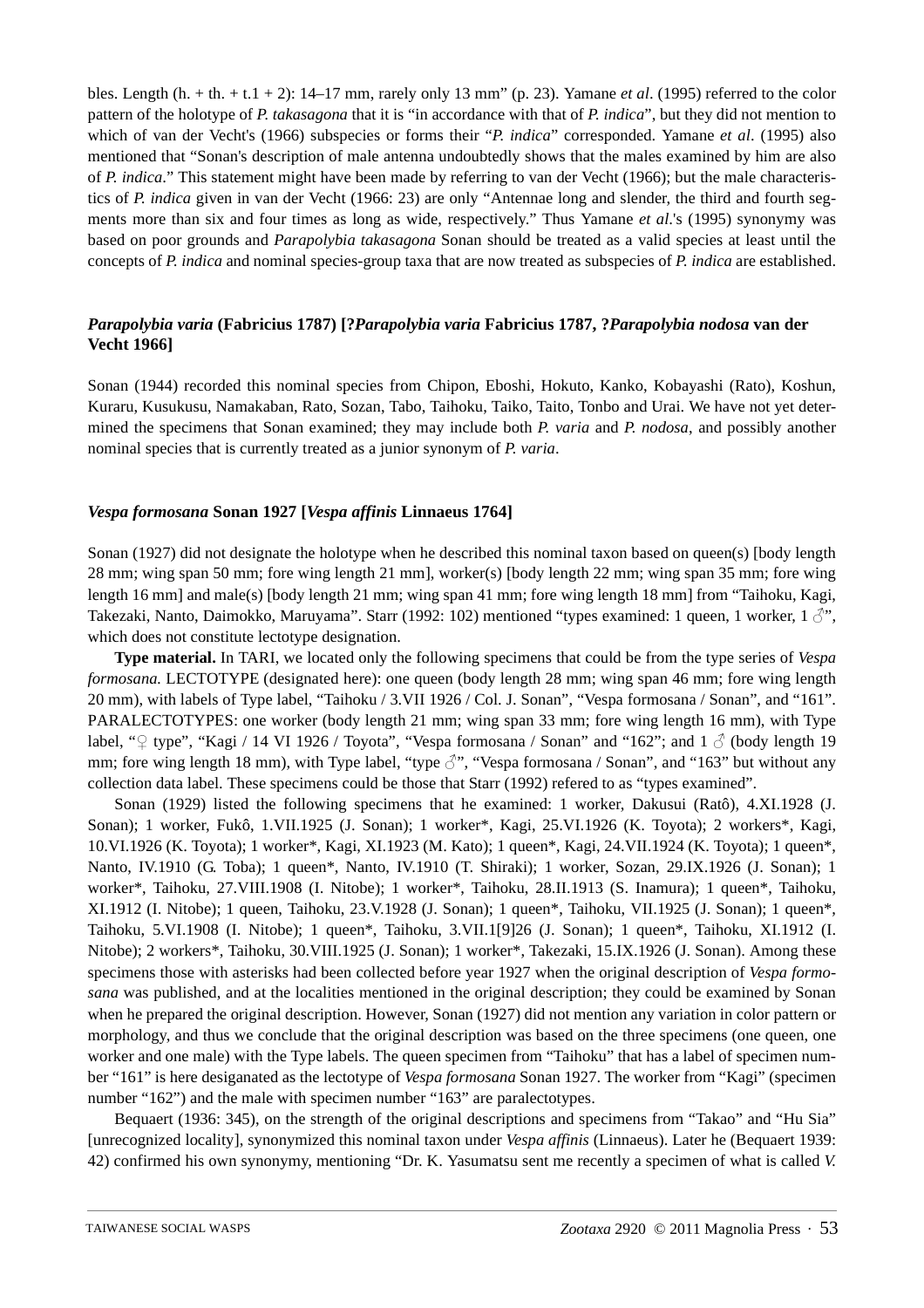*formosana* by Japanese entomologists." However, Bequaert's synonymy has long been overlooked. Van der Vecht (1957, 1959) did not refer to this synonymy, Kuo (1984) and Kuo & Yeh (1987) used *V. formosana* to describe ecological aspects of this species, and finally Starr (1992) referred to Sonan's types and recognized the synonymy of *V. formosana* with *V. affinis* but did not refer to Bequaert's synonymy. The lectotype (and also paralectotypes) of *Vespa formosana* here designated belongs to *V. affinis* and the synonymy of Bequaert (1936) has been confirmed.

### *Vespa nigrans* **du Buysson 1903 [***Vespa analis* **Fabricius 1775]**

Sonan (1929: 141) listed the following specimens: 1 queen and 2 workers, Arisan, 2–23.X.1918 (J. Sonan, M. Yoshino); 2 workers, Horisha, V–VIII.1918 (H. Kawamura); 1 worker, Karenkô, 20.VII–4.VIII.1919 (T. Okuni, J. Sonan, K. Miyake, M. Yoshino); 1 queen, Musha, 18.V–15.VI.1919 (T. Okuni, J. Sonan, K. Miyake, M. Yoshino); 1 worker, Shinchiku, 1–20.VII.1918 (J. Sonan, K. Miyake); 2 queens and 31 workers, Taihoku, 21.VII.1925 (J. Sonan); 1 queen, Yûsho (near Piyanan-anbu) (6000 ft), 3.XI.1928 (J. Sonan). We did not examine these specimens, but judging from Sonan's description of body size and marking pattern his specimens could all belong to *V. analis*. Sonan (1929) also referred to the median tooth in the apical emargination of female clypeus, the most pronounced characteristic of *Vespa analis*; but it is notable that Sonan mentioned that some specimens lacked this tooth [it was possibly rudimentary but not completely disappeared]. The size of the median tooth is known to be variable (Bequaert 1939: 37; van der Vecht 1957: 4), occasionally even "small or rudimentary."

Starr (1992: 103, fig. 16) mentioned that *V. analis* "is known only from a few medium-elevation localities in the central part of the island [=Taiwan]", but among the localities recorded by Sonan, "Karenkô", "Shinchiku" and "Taihoku" are low-elevation localities.

### *Vespa basalis* **Smith 1852 [***Vespa basalis* **Smith 1852]**

Sonan (1929: 144) mentioned that this species was common in mountainous areas in Taiwan, and recorded it from Arisan, Bakuras (Karenkô), Heito, Rônô, Horisha, Kobayashi, Musha, Rikiriki, Rimogan, Tabô, Taihoku, Taipin, Taito, and Ugan (Rato).

Kuo and Yeh (1985) metioned that this species might make its initial nest in a cavity or low vegetation and relocate the nest high in a tree when a colony has produced a certain number of workers. Sonan (1929: 145) stated that he saw hornets going in and out of a small hole on the ground (a nest was under the ground) at Jûjiro [= crossroad] in Arisan in 1918 [month was not mentioned] and that they seemed to be *V. velutina*. Sonan (1929: 144) listed four workers with the collection data "Arisan (Jûjiro, 5000 ft.) 2–23.X.1918 (Coll. J. Sonan, M. Yoshino)." Sonan did not explicitly refer to a species for the owner of the underground nest, which suggests that these four workers could not be collected from it. If Sonan observed the underground nest in early summer, his observation may suggest the nest-relocation habit of *V. basalis*.

## *Vespa ducalis* **Smith 1852 [***Vespa ducalis* **Smith 1852]**

Sonan (1927: 128) described behavior of a *V. ducalis* female foraging on a *Polistes formosanus* colony nested under the eaves of his house (possibly in Taichung or its vicinity).

Sonan (1929: 138) listed 28  $\circ$  (21 queens and seven workers) and 1  $\circ$  from Arisan, Horisha, Kagi, Koshun, Kuraru, Kôtôshô, Musha, Nanto, Raisha, Rengechi, Ryutan, Shinchiku, Taihoku, and Urai. He referred to color variations and conluded that *sorror* would be treated as an aberrant form of *V. ducalis* rather than a variety. He also stated that this hornet was the "archenemmy" of *Polistes* species in Taiwan and was also known to attack honeybee hives. It is well known that *V. ducalis* specializes on hunting independent-founding polistine wasps, such as *Polistes* and *Parapolybia* (Sakagami & Fukushima 1957; Matsuura 1984). Starr (1992), on the other hand, mentioned that *V. ducalis* in Taiwan hunted honey bees in a specialized manner; that is, "*V. ducalis* hovers in front of the entrance [of a bee hive] and dashes at bees in flight." However, there is no observation that *V. ducalis* attacks a bee hive as *V. mandarinia* or *V. soror* does. Sonan's statement of "bee hive attacks of *V. ducalis*" could be based on his treatment of "*soror*" as an aberrant form of *V. ducalis*.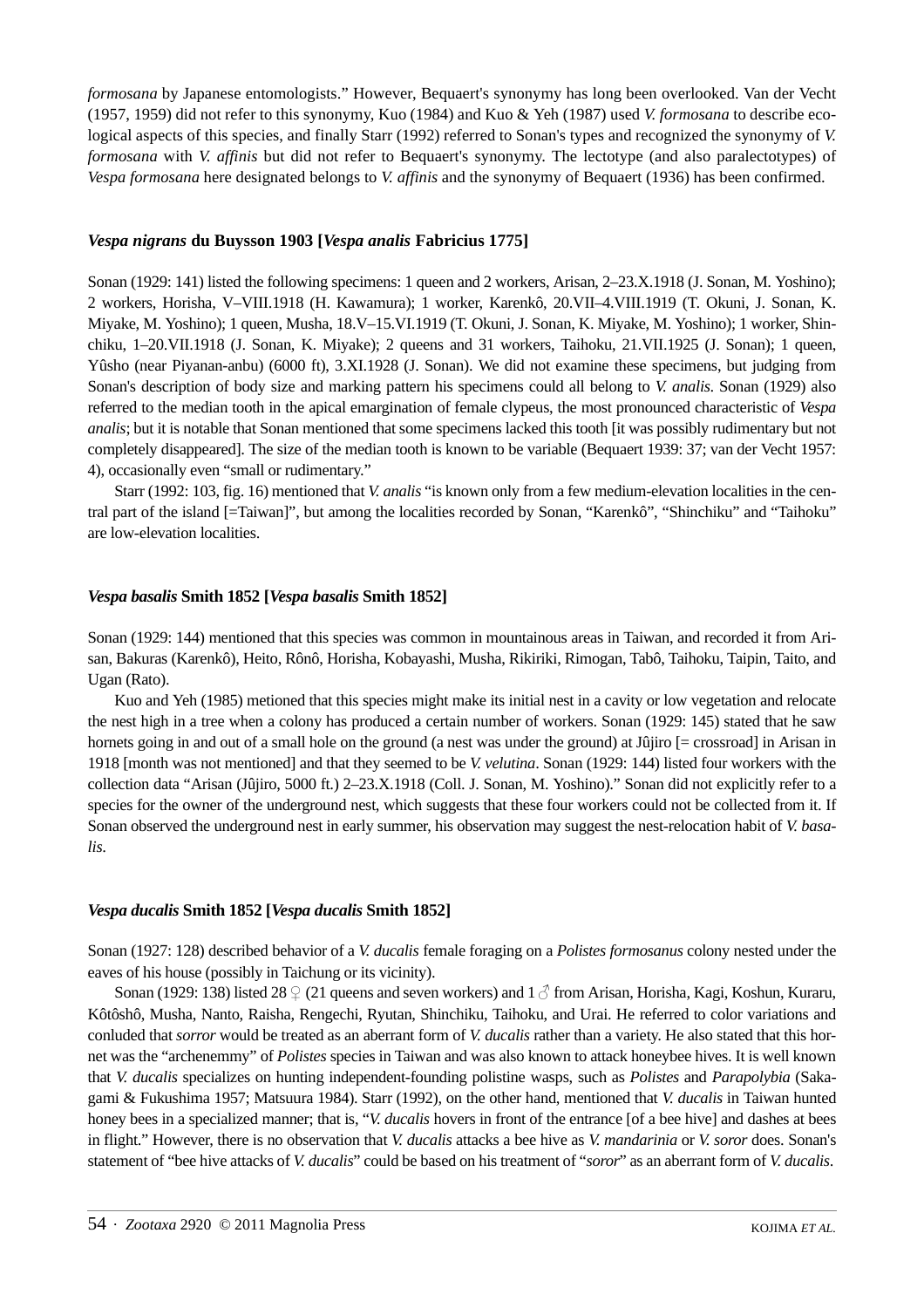## *Vespa ducalis* **ab[erration]** *soror* **du Buysson 1905 [probably** *Vespa mandarinia* **Smith 1852]**

We failed to locate, in TARI, the following specimens that Sonan (1929) regarded as "ab. *soror*": 1 worker, Sozan, 29.IX.1926 (J. Sonan); 1 queen, Taihoku, 12.VII.1910 (J. Sonan); 1 queen, Taihoku, 23.VII.1927 (K. Shibata); 1 queen, Taihoku, 1.VIII.1927 (K. Shibata); 1 worker, Taihoku, 28.VIII.1927 (J. Sonan); 1 worker, Taihoku, 28.V.1928 (K. Shibata); 1 worker, Taihoku, 10.VII.1925 (J. Sonan). These specimens might belong to *V. mandarinia* as Starr (1992) pointed out.

# *Vespa magnifica* **var.** *nobilis* **Sonan 1929 [***Vespa mandarinia* **Smith 1852]**

**Type material.** Sonan (1929: 140) described this nominal taxon with the designation of the queen with the collection data "Musha, 4.VI.1927 (Coll. J. Sonan)" as the HOLOTYPE, which is in TARI and has labels of "Musha / 4-VI-1927 / Col. J. Sonan" and "*Vespa mandarinia* / F. Smith / Det. Starr, 1990". He listed the following specimens designated as PARATYPES (the specimens we have successfully located in TARI are given in brackets with the label data): 1 worker, Arisan, 19.VI.1914 (Coll. M. Maki) [1 queen, "IV 1914 / Arisan / Col. M. Kato"; this specimen might not be a paratype]; 1 queen, Horisha, V–VIII.1918 (Cool. M. Kawamura) [1 worker (queen?), "Formosa / Horisha, -18, / V–VIII. / H. Kawamura"]; 1 worker, Horisha, 20.V.1908 (Coll. I. Nitobe); 2 queens, Musha, 18.V.1919 (T. Okuni, J. Sonan, K. Miyake, M. Yoshino) [1 queen, "Formosa / Musha 1919 / V.18–VI.15 / T. Okuni, J. Sonan, / K. Miy., M. Yosh."]; 2 queens, no locality given, 26.V.1927 (Coll. K. Fukuda) [1 queen, "Musha / 26.V.1927 / Col. K Fukuda"]; 2 queens, Namakaban, 19.IX.1924 (Coll. T. Shiraki, J. Sonan) [1 worker (queen?), "Namakaban / 19.IX.1924 /T. Shiraki / J. Sonan"]; 1 queen, Rakuraku, 11.IX.1924 (Coll. T. Shiraki, J. Sonan) [1 worker (queen?), "Rakurku / 11.IX.1924 / T. Shiraki / J. Sonan"]; 1 worker, Rimogan, 8.XI.1928 (Coll. J. Sonan) [1 worker, "RIMOGAN / 8-XI-1928 / Col. J. Sonan"]; 2 workers, Tompo, 10.IV.1924 (T. Shiraki, J. Sonan) [2 workers, "Tompo / 10.IV.1924 / T. Shiraki / J. Sonan"].

Van der Vecht (1959: 220) treated this nominal taxon as a subspecies of *V. mandarinia*, and Archer (1995) proposed to replace "*nobilis*" as the name of a subspecies of *V. mandarinia* with the informal color form name "Taiwanese". By listing "*Vespa magnifica* Smith var. *nobilis* Sonan, 1929" in the synonym list of *V. mandarinia*, Starr (1992) has synonymized it under *V. mandarinia*; judging from the labels attached to the holotype, C. Starr examined the holotype before the manuscript of his article (Starr 1992) was prepared.

## *Vespa flavitarsus* **Sonan 1929 [***Vespa velutina* **Lepeletier 1836]**

**Type material.** Sonan (1929) described this nominal taxon with the designation of the queen with collection data "Taiko-san (Kagi), 4–10.II.1924 (Coll. M. Kato)" as the HOLOTYPE. The holotype is in TARI and has labels of "Mt. Taiko, Ka- / gi Gun 3350 ft / Feb. 4–10 -1924 / Col. M. Kato", Type label, "*Vespa* ♀ / *flavitarsus* Sonan /det. J. Sonan", and "160". Sonan (1929: 143) listed the following specimens designated as PARATYPES; we located in TARI those that are marked with asterisks and those for which different number of specimen(s) and/or caste are given in brackets: 1 queen\* & 1 worker\*, Arisan, 2–23.X.1918 (J. Sonan, M. Yoshino); 1 worker [1 queen\*], Arisan, 3.V.1917 (T. Shiraki, J. Sonan); 3 workers\*, Arisan, 10.X.1912 (I Nitobe); 3 queens [2 workers\*], Funkiko (Arisan, 4600ft.), 16.X.1926 (J. Sonan); 1 worker\*, Horisha, V–VIII.1918 (Coll. H. Kawamura); 1 worker\*, Kayabara, 4.IX.1923 (T. Shiraki, J. Sonan); 2 queens [2 workers\*], Karenko, 20.VII–4.VIII.1919 (T. Okuni, J. Sonan, K. Miyake, M. Yoshino); 2 workers\*, Kobayashi (Rato), 29.viii.1923 (T. Shiraki, J. Sonan); 1 worker, Kusukusu, 20.IV.1928 (J. Sonan); 3 workers [1 worker\*], Musha, 18.V–15.VI.1919 (T. Okuni, J. Sonan, K. Miyake, M. Yoshino); 1 worker\*, Rikiriki, 23.III.1924 (N. Takeda); 1 worker\*, Rimogan, 8.XI.1928 (J. Sonan); 1 worker, Raisha, 30.VIII.1927 (J. Sonan, K. Shibata); 1 worker [2 workers\*], Shinchiku, 1–30.VIII.1918 (J. Sonan, K. Miyake); 1 worker\*, Shinten, 2.VI.1928 (J. Sonan); 1 worker, Shinsuiei, 17.III.1926 (S. Issiki); 1 queen, Taihoku, 30.IV.1919 (I. Nitobe); 1 worker\*, Taipin, 12.IX.1910 (T. Shiraki); 2 queens, Takezaki, 15.IX.1926 (J. Sonan); 2 workers\* & 1 queen\*, Taito, 25.II–25.III.1919 (S. Inamura, J. Sonan, M. Yoshino); 3 workers [1 worker\*], Tamaru, 1.IX.1923 (T. Shiraki, J. Sonan); 4 workers\*, Tabo, 23.VIII.1923 (T. Shiraki, J. Sonan).

Van der Vecht (1959: 230) treated this nominal taxon as a subspecies of *V. velutina*, and Starr (1992: 106) synonymized it under *V. velutia* by giving "*Vespa flavitarsus* Sonan 1929: 142–143 [holotype worker examined]" in the synonym list of *V. velutina*.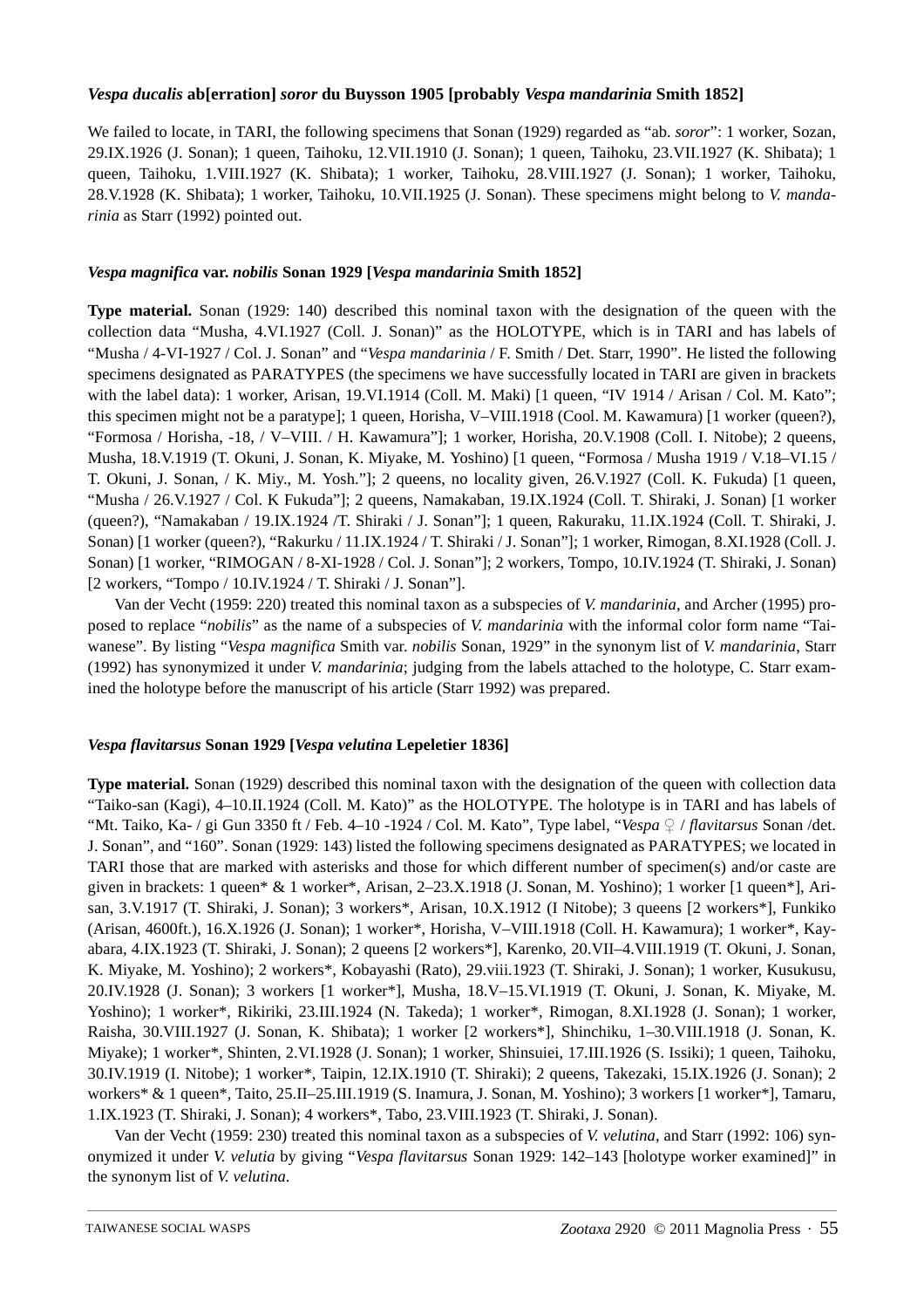### *Vespa wilemani* **Meade-Waldo 1911 [***Vespa vivax* **Smith 1870]**

Sonan (1929: 147) listed the following four ♀ under *V. wilemani*: 2 ♀, Rantaizan (6000 ft), 20.V.1928 (J. Sonan); ♀, Arisan (4600–7600 ft) 22.IV.1917 (T. Shiraki, S. Sonan); ♀, Karenko (4000–8000 ft), 20.VIII. [probably a typo of VII] – 4.VIII.1919 (T. Okuni, J. Sonan, K. Miyake, M. Yoshino). We located all of them in TARI. Sonan (1929) mentioned that "this species [*V. wilemani*] had been described as a new species by Meade-Waldo based on a single specimen collected by Mr. Wileman in Taiwan; it was not mentioned where Mr. Wileman had collected the wasp, but I think it was probably collected in Rantaizan or Arisan."

Archer (1989: 34) synonymized *V. wilemani* under *V. vivax* in an ambiguous way, by stating "subspecies: *wilemani* Meade Waldo 1911. syn. nov." Later he (Archer 1991, 1994) treated *V. wilemani* as a color form of *V. vivax*. *Vespa vivax* shows a disjunct distribution, occurring in the Hymalayan range (from Kashmir to southern Tibet and northern Myanmar) and mountainious areas in the south-western China (Sichuan, Yunnan) and Taiwan.

### *Vespa arisana* **Sonan 1929 [***Vespula arisana* **(Sonan 1929)]**

**Type material.** Sonan (1929) described this nominal taxon with the desiganation of the female with collection data "Funkiko (Arisan 4,600 ft.) 16.XI.1926 (Coll. J. Sonan)" as the HOLOTYPE. The holotype is in TARI and labeled "Funkiko / 16.XI.1926 / Col. J. Sonan", Type label, "*Vespa* / *arisana* Sonan / det. J. Sonan", and "167". He listed the following specimens designated as PARATYPES: 2  $\downarrow$ , Arisan (Funkiko), 2–23.X.1918 (J. Sonan, M. Yoshino); 1 ♀, Horisha, V–VIII.1918 (H. Kawamura); 1 ♀, Taito, 25.II–27.III.1919 (S. Inamura, J. Sonan, M. Yoshino). Of these paratypes, only a single female from "Arisan" and the female from "Horisha" were located in TARI.

### *Vespa karenkona* **Sonan 1929 [***Vespula flaviceps* **(Smith 1870)]**

**Type material.** Sonan (1929: 148) described this nominal taxon based on  $3 \nsubseteq$  with the collection data "Karenkô" (3000–6500 ft.), 20.VII–4.VIII.1919 (Coll. T. Okuni, J. Sonan, K. Yoshino)". Sonan intended to designate the holotype and paratypes, and he mentioned "Type: Body length 14 mm Wing span 23 mm (length of fore wing 10 mm. Paratype: Body length 12–14 mm. Wing span around 23 mm (length of fore wing around 10 mm)" [in Japanese]. In the description of characteristics, he referred to variations in the marking pattern of the clypeus in a rather ambiguous way in terms of the holotype designation. That is, he mentioned that "the clypeus has a dark ferruginous, longitudinal, median line, which does not reach to mid-length of the clypeus" [in Japanese], which would have been the state in the specimen that Sonan intended to designate as the holotype. Then he gave variation in parentheses that "this line varies with individuals, such that the line is medially interrupted to become spots or completely disappeared" [in Japanese]; these two states could have been of the two specimens that Sonan intended to designate as the paratypes. In TARI, there are  $3 \nsubseteq$  with the same collection data and identification labels, "Formosa / Karenko, -19. / VII 20–VIII 4. / T. Okuni, / J. Sonan, / K. Miy., M. Yosh." and "*Vespa* / *karenkona* Sonan / Det. J. Sonan". The female with Type label has the head and left fore wing detached [we glued them on the attached identification label]; its body length was measured about 13 mm, the right fore wing is about 9 mm long, and the clepues has no dark marking. The other  $2 \nsubseteq$  have a Paratype label: their body lengths are about 11 mm and 13 mm, and fore wing lengths are about 9.5 mm and 10.5 mm; the clypeus of the smaller specimen has a dark ferruginous, longitudinal, median band, while that of the larger specimen has only a small dark spot. This observation that only the smaller specimen has the dark median band (or line) on the clypeus suggests that his description of the variations in the marking pattern of the clypeus were not for the paratypes. In conclusion, we have treated the specimen with Type label as the originally designated holotype.

Without examining the holotype of *Vespa karenkona* Sonan, Yamane *et al*. (1980: 16) treated this taxon as a subspecies of *Vespula flaviceps*. Starr (1992: 109), giving "*Vespa karenkona* Sonan 1929: 148 [types examined: holotype worker, 2 paratype workers]" in the synonym list of *Vespula flaviceps*, formally synonymized *Vespa karenkona* under *Vespula flaviceps*.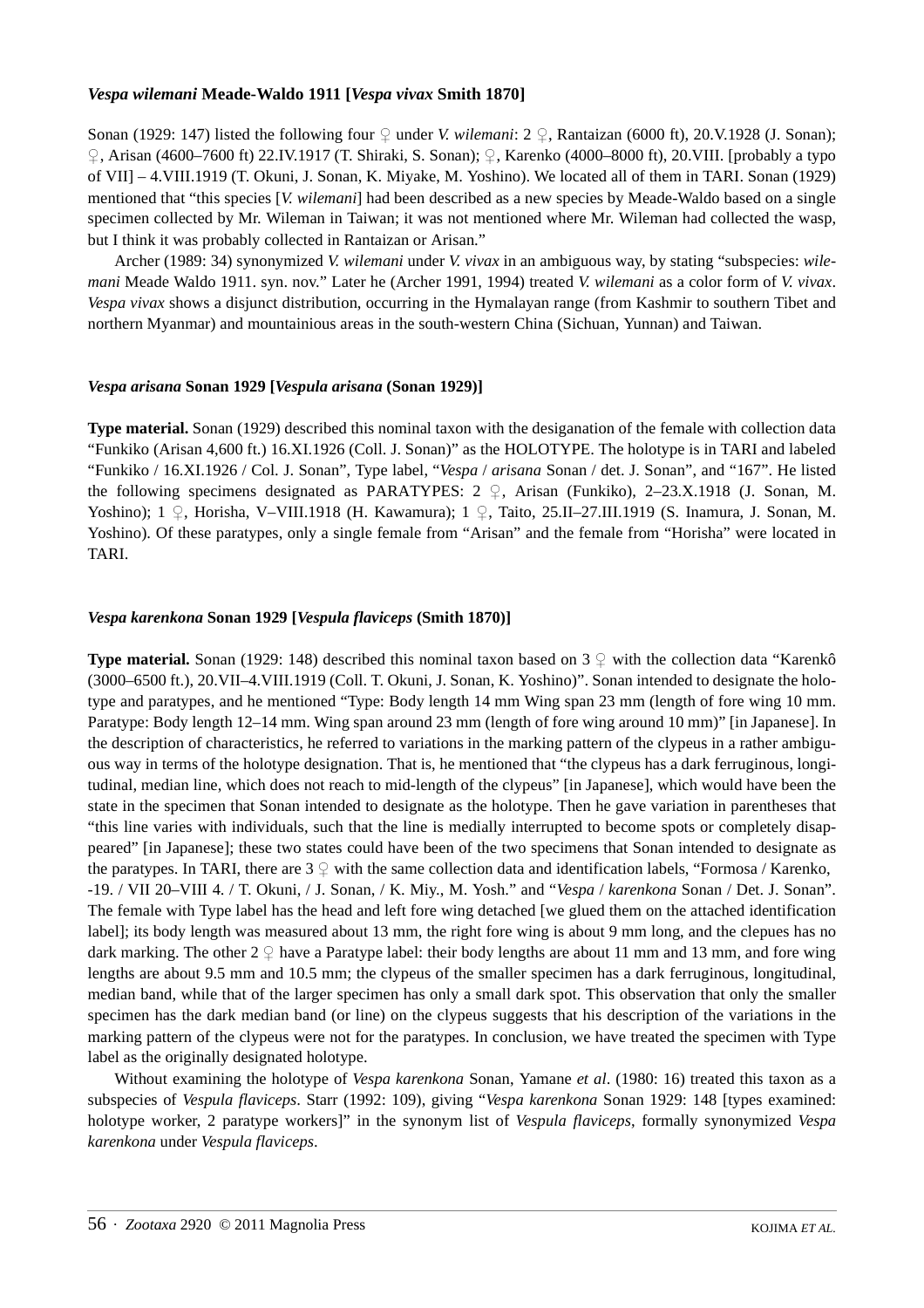#### *Vespa 4-maculata* **Sonan 1929 [***Vespula flaviceps* **(Smith, 1870)]**

**Type material.** Sonan (1929) described this nominal taxon based on the single female with the collection data "Arisan, IV.1914 (Coll. M. Maki)". In TARI we located a single female (queen) with the labels of "VI 1914 / Arisan / Col. M. Maki", "5472", "*Vespa* sp. / Det. T. Shiraki", "*Vespa* / *4-maculata* Sonan / Det. J. Sonan", Type label, and "168". Although the month of collection given on the label is different from that mentioned in the original description, this specimen should be the HOLOTYPE of *Vespa quadrimaculata* by monotypy.

Yamane *et al*. (1980), without examining the types of both *V. quadrimaculata* and *V. karenkona*, synonymized the former under the latter. Based on their observation on colony populations of three nests collected at Kwantauchi in Nantou, they concluded that "*quadrimaculata*" was the queen caste and "*karenkona*" was the worker caste of the same species. Starr (1992: 109), giving "*Vespa karenkona* Sonan, 1929: 148–149 [holotype queen examined]" in the synonym list of *Vespula flaviceps*, synonymized *Vespa quadrimaculata* under *Vespula flaviceps*.

#### *Vespa* **(***Provespa***)** *dorylloides* **de Saussure 1854 [***Provespa anomala* **de Saussure 1854]**

Under "*Vespa* (*Prove pa*) [sic!] *dorylloides*", Sonan (1929: 138) recorded a single female with the collection data "Kagi (Taikozan), 27, VI, 1923 (Coll. T. Kato)".

In TARI, there are 4 ♀ and 2 ♂ of *Provespa*; 1 ♂ *Provespa nocturna* van der Vecht and 1 ♀ *P. anomala* (de Saussure) are labeled with "Kotosho / v" and "Vespa / doryloides Sauss / det. T. Shiraki". Remaining specimens (1  $\beta$  and 3  $\circ$ ) have the same identification label "Vespa / dorylloides / Sauss. / Det. J. Sonan"; a *P. nocturna*  $\circ$  and a *P. anomala*  $\Diamond$  have the same collection data label "NAM HENG / JOHOR – 1917 / S. KIYOTAKE", one of the remaining two *P. anomala*  $\Omega$  has no locality label and the other has a label "Mt. Taiko / Kagi / 27 VI 1923 / M. Kato". It seemed that the *P. nocturna* female and the *P. anomala*  $\Diamond$  labeled as being collected in Johor (in the Peninsular Malaysia) had been correctly labeled. However, considering the facts that Taiwan is far from the distribution area of the two *Provespa* species and no other records of *Provespa* from Taiwan is present, it is hardly acceptable that the specimens labeled as being from "Kagi" and "Kotosho" (if it is Lanyu [= Orchid Island]) had been correctly labeled.

#### **Key to currently valid** *Polistes* **species occurring in Taiwan**

A total of 13 nominal species of the genus *Polistes* are recognized in the Taiwanese fauna. All of them but *P. huisunensis* Kuo, 1987 were recognized by Sonan. As noted above (see *Polistes mandarinus* var. *eboshinus*) and also by Starr (1992), there seem to be a few more *Polistes* species (described and/or undescribed) occurring in Taiwan. The following key is primarily based on that of Starr (1992), and we added characters that would make the key to work only for valid species currently recorded from Taiwan. In other words, those that are not keyed out with this key would be new to Taiwan and/or undescribed species.

| 1.               |                                                                                                                                           |
|------------------|-------------------------------------------------------------------------------------------------------------------------------------------|
|                  | Pronotal fovea absent. Clypeus dorsally produced far above the anterior tentorial pit. Dorsal mesepisternal groove and epicne-            |
|                  |                                                                                                                                           |
| 2.               | Punctures on mesepisternum fine, clathrate. Pronotal carina shortened, not lamellate below fovea. Prestigma of fore wing                  |
|                  | short, less than $0.5 \times$ length of pterostigma (measured along ventral part), with straight tip. Dorsal mesepisternal groove and     |
|                  | epicnemial carina present. Male clypeus weakly and broadly rounded apically, flattened medioventrally, with low ridges on                 |
|                  |                                                                                                                                           |
|                  | Punctures on mesepisternun coarse, larger than their interstices. Pronotal carina lamellate ventrad to fovea. Prestigma of fore           |
|                  | wing distinctly more than half as long as length of pterostigma, with slightly recurved tip. (Subgenus <i>Gyrostoma</i> Kirby) $\ldots$ 3 |
| 3.               | Either dorsal mesepisternal groove or epicnemial carina absent. Body more or less uniformly reddish brown to dark brown,                  |
|                  |                                                                                                                                           |
|                  | Dorsal mesepisternal groove and epicnemial carina both present. Ground color of body black with abundant yellow markings.                 |
|                  |                                                                                                                                           |
| $\overline{4}$ . | Dorsal mesepisternal groove present; epicnemial carina absent. Gena not extremely developed; in profile of head, posterior                |
|                  | margin of gena more or less smoothly and evenly curved, female gena about 1.3 times and male gena about 1.1 times as wide                 |
|                  | as eye. Malar space not very long, in female about 0.3 as long as antennal scape. Not extraordinarily large species; body length          |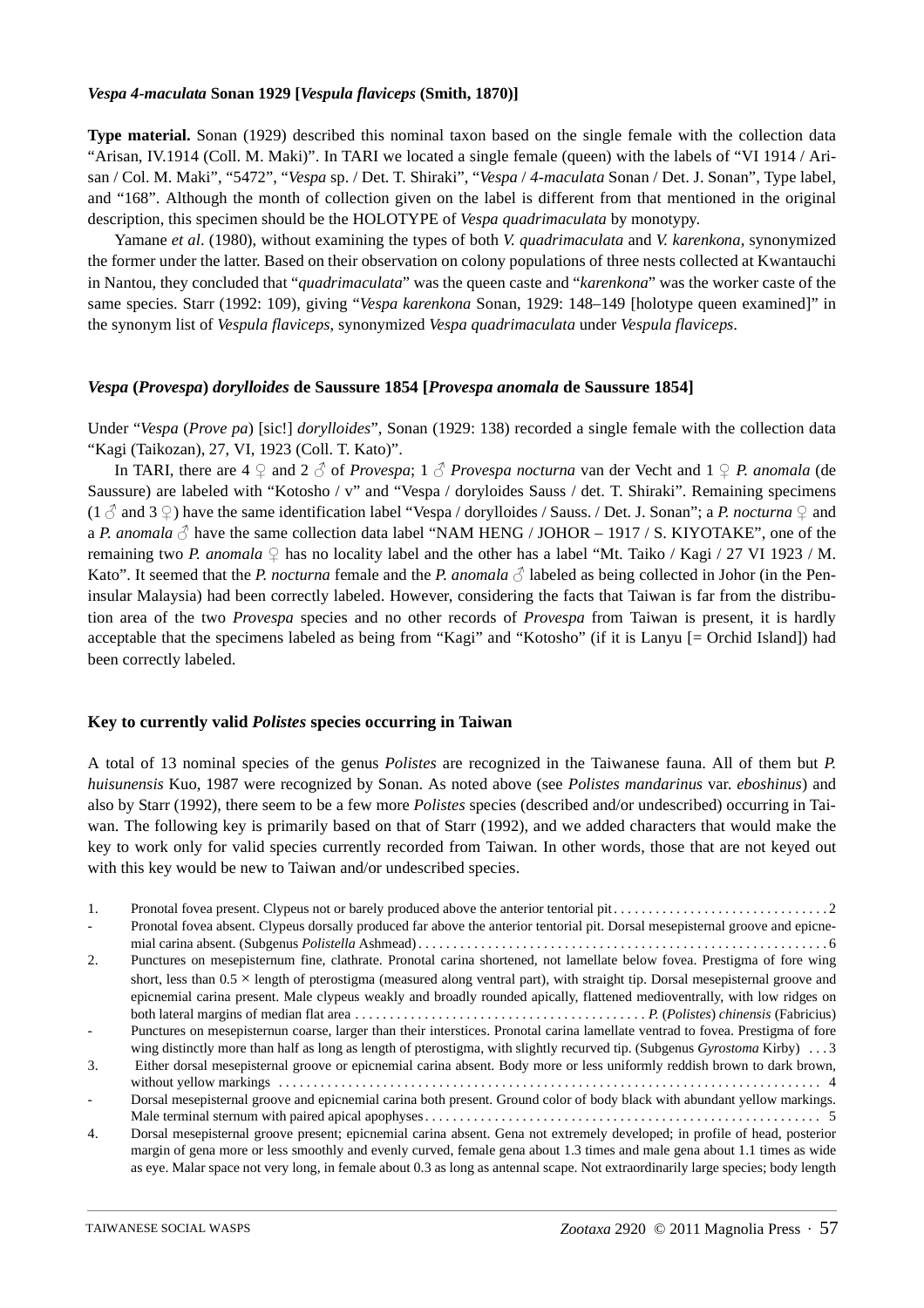(head + mesosoma + first two metasomal segments) usually less than 21 mm, fore wing length less than 22 mm . . . . . . . . . . . *. . . . . . . . . . . . . . . . . . . . . . . . . . . . . . . . . . . . . . . . . . . . . . . . . . . . . . . . . . . . . . . . . . . . . .P.* (*Gyrostoma*) *tenebricosus* Lepeletier - Dorsal mesepisternal groove absent, epicnemial carina present. Gena extremely developed, especially in male; in profile of head, female gena distinctly swollen posteriorly near level of eye top and about 1.4 times as wide as eye, and male gena about 3.5 times as wide as eye. Malar space long, in female about 0.4 of length of antennal scape. Extraordinarily large species; body length (head + mesosoma + first two metasomal segments) usually more than 23 mm, fore wing length more than 26 mm ... *. . . . . . . . . . . . . . . . . . . . . . . . . . . . . . . . . . . . . . . . . . . . . . . . . . . . . . . . . . . . . . . . . . . . . . . . . . . . . P.* (*Gyrostoma*) *gigas* (Kirby) 5. Anterolateral corner of propodeum hardly produced laterally. Female occipital carina evanescent ventrally, not reaching base of mandible. Male clypeus touching eyes. Male terminal antennal flagellomere slightly curved, not flattened. Male terminal sternal apophyses short and broad (see Starr, 1992: fig. 39a) . . . . . . . . . . . . . . . . . . . *P.* (*Gyrostoma*) *jokahamae* Radoszkowski - Anterolateral corner of propodeum rather strongly angled, produced laterally. Female occipital carina complete, reaching base of mandible. Male terminal antennal flagellomere spatulate. Male terminal sternal apophyses long and narrow (see Starr, 1992: fig. 39b)*. . . . . . . . . . . . . . . . . . . . . . . . . . . . . . . . . . . . . . . . . . . . . . . . . . . . . . . . . . . . . . . . . . . P.* (*Gyrostoma*) *rothneyi* Cameron 6. Second metasomal sternum evenly and weakly rounded, in lateral view gradually and weakly swollen toward its posterior margin, with ventral margin evenly and weakly curved (Fig. 1) . . . . . . . . . . . . . . . . . . . . . . . . . . . . . . . . . . . . . . . . . . . . . . . . . . . . 7 - Second metasomal sternum more or less truncate basally, in lateral view ventral margin strongly swollen ventrally in anterior part, then becoming more or less parallel to ventral margin of second tergum (Figs. 2–5) . . . . . . . . . . . . . . . . . . . . . . . . . . . . 10 7. Pronotum with strong transverse striae, without distinct punctures; dorsal and lateral face separated by distinct angle running back toward tegula. Body almost entirely reddish brown*. . . . . . . . . . . . . . . . . . . . . . . . . . . . . P.* (*Polistella*) *strigosus* Bequaert Pronotum covered with dense punctures, without distinct striae; dorsal surface smoothly curved down to lateral surface. Body more bright colored, with yellow markings . . . . . . . . . . . . . . . . . . . . . . . . . . . . . . . . . . . . . . . . . . . . . . . . . . . . . . . . . . . . . . . . . 8 8. Small species, body length (head + mesosoma + first two metasomal segments) less than 11 mm, fore wing length less than 12 mm. Fore wing with distinct dark spot anterodistally, occuying distal two-thirds of marginal cell and anterior parts of second and third submarginal cells. First metasomal tergum in lateral view not thick, lower than long; anterior truncation behind basal slit for reception of propodeal suspensory ligament indistinct *. . . . . . . . . . . . . . . . . . . . . . . . .P.* (*Polistella*) *stigma* (Fabricius) Medium-sized species, body length (head + mesosoma + first two metasomal segments) more than 13 mm, fore wing length more than 14 mm. Fore wing without distinct dark spot. First metasomal tergum in lateral view thick, about as high as long; anterior truncation behind basal slit for reception of propodeal suspensory ligament distinct (Fig. 1) . . . . . . . . . . . . . . . . . . . 9 9. Female clypeus just below tentorial pits barely swollen anteriorly, with lateral margins in frontal view weakly convex (see Saito *et al.* 2007: fig. 2A,B), thus in lateral view passing into supraclypeal area smoothly or with very slight convexity (see Saito *et al.* 2007: fig. 2H). Male clypeus with suture for dorsolateral margin barely visible. Male terminal flagellomere proportionally shorter, about 2.8 times as long as its basal width (see Saito *et al.* 2007: fig. 2I). Furrow between metanotum and propodeum deep (see Saito *et al.* 2007: fig. 2K) . . . . . . . . . . . . . . . . . . . . . . . . . . . . . . . . . . . *P.* (*Polistella*) *formosanus* Sonan Female clypeus just below tentorial pits weakly swollen anteriorly, with lateral margins in frontal view convex (see Saito *et al.*) 2007: fig. 2A,B), thus in lateral view with more or less distinct convexity in supraclypeal area. Male clypeus with suture for dorsolateral margin visible. Male terminal flagellomere proportionally longer, about 3.4 times as long as its basal width (see Saito *et al.* 2007: fig. 2J). Furrow between metanotum and propodeum shakkow (see Saito *et al.* 2007: fig. 2L) *P.* (*Polistella*) *japonicus* de Saussure 10. Female clypeus slightly higher (distance from bottom of dorsal emargination to apex) than wide (distance between upper points where clypeus touches eyes) (Fig. 6). Female (often male) frons, vertex and mesoscutum substantially red- to reddishbrown-marked. Female mandible yellow. Second metasomal sternum in lateral view with ventral margin broadly rounded in anterior one-third to half of the segment (Fig. 2). Female clypeus yellow. Propodeum with paired wide yellow bands. . . . . . . . *. . . . . . . . . . . . . . . . . . . . . . . . . . . . . . . . . . . . . . . . . . . . . . . . . . . . . . . . . . . . . . . . . . . . . . . . . . . . . .P.* (*Polistella*) *shirakii* Sonan Female clypeus slightly wider than or as wide as high (Figs 7–9). Frons, vertex and mesoscutum entirely black. Female mandible orange to reddish brown . . . . . . . . . . . . . . . . . . . . . . . . . . . . . . . . . . . . . . . . . . . . . . . . . . . . . . . . . . . . . . . . . . . . . . . . . . . . 11 11. Propodeum with paired wide yellow bands. Pronotum behind pronotal carina red with narrow yelow borders in front and behind. Female clypeus yellow to yellowish orange, with narrow dark band on each side. Second metasomal sternum in lateral view strongly swollen ventrally in anterior one-fifth to one-fourth of the segment (Fig. 3) *. . P.* (*Polistella*) *takasagonus* Sonan - Propodeum except valvulae entirely black or with at most paired very short, slight yellow stripes. Pronotum behind pronotal carina not yellow marked. Female clypeus reddish brown . . . . . . . . . . . . . . . . . . . . . . . . . . . . . . . . . . . . . . . . . . . . . . . . . . . . . 12 12. Medium-sized, robust wasp; fore wing length 10–14 mm. Metanotum in lateral view at its front edge projecting up, not in continuous line with scutellum. Median excavation of propodeum shallow, but more or less defined laterally, wide, anteriorly wider than or as wide as posterior width of disk of metanotum. First metasomal tergum robust (Fig. 4), slightly longer (distance in lateral view from posterior margin of basal slit for reception of propodeal suspensory ligament to the posterodosal end) than high (in lateral view hight at the posterior margin), about 1.2 times as wide (maximum width in dorsal view) as long; in lateral view basal truncation distinct. Second metasomal sternum in lateral view strongly swollen ventrally in anterior one-third of the segment, then ventral margin angulate (Fig. 4). Male terminal flagellomere very long, about 3 times as long as its basal width (see Starr 1992: fig. 40j). Female gena mainly red, with continuous red band next to eye. Female cypeus relatively densely punctured (Fig. 8), covered with short appressed tomentum in dorsal third to half. Male clypeus about as long as wide *. . . . . . . . . . . . . . . . . . . . . . . . . . . . . . . . . . . . . . . . . . . . . . . . . . . . . . . . . . . . . . . . . . . . . . . . . . . . . . . . . . P.* (*Polistella*) *huisunensis* Kuo - Small, medium-robust wasp; fore wing length 8–10 mm. Metanotum in lateral view at its front edge in continuous line with scutellum. Median excavation of propodeum shallow, ill-defined laterally, narrow, narrower than posterior width of disk of metanotum (Fig. 10). First metasomal tergum not so robust (Fig. 5), about 1.1 times longer than high, about 1.1 times as wide as long; in lateral view basal truncation not so distinct. Second metasomal sternum in lateral view swollen ventrally in about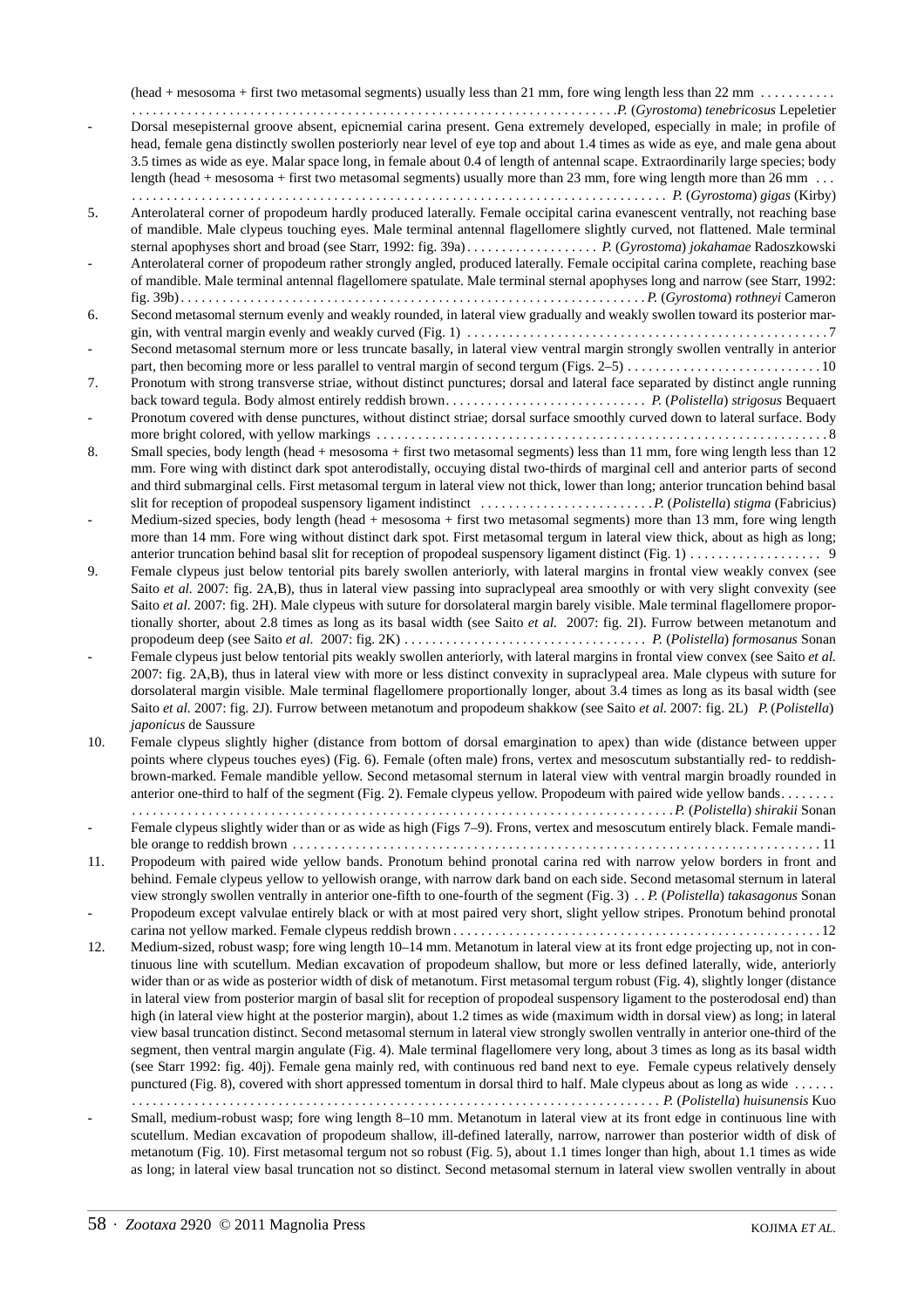anterior one-third of the segment, then ventral margin rounded (Fig. 5). Male terminal flagellomere shorter, less than 2 times as long as its basal width (see Starr 1992: fig. 40i). Female gena mainly red only in lower one-third to half, without continuous red band. Female cypeus relatively sparsely punctured (Fig. 9), covered with appressed tomentum in dorsal half. Male clypeus about as long as wide. Second to sixth metasomal terga finely, indistinctly punctured *. . . . . . . P.* (*Polistella*) *eboshinus* Sonan



**FIGURES 1–10.** Characters of Taiwanese *Polistes* species, ♀. 1. *P. formosanus*. 2, 6. *P. shirakii*. 3, 7. *P. takasagonus*. 4, 8. *P. huisunensis*. 5, 9–10. *P. eboshinus*. 1–5. First and second metasomal segments, lateral view. 6–9. Clypeus. 6. Indicating width (w) and height (h) of clypeus measured. 8–9. Showing punctures on right half. 10. Metanotum and propodeum, posterolateral view. Scale 2 mm for 1–5, 10; 1 mm for 6–9.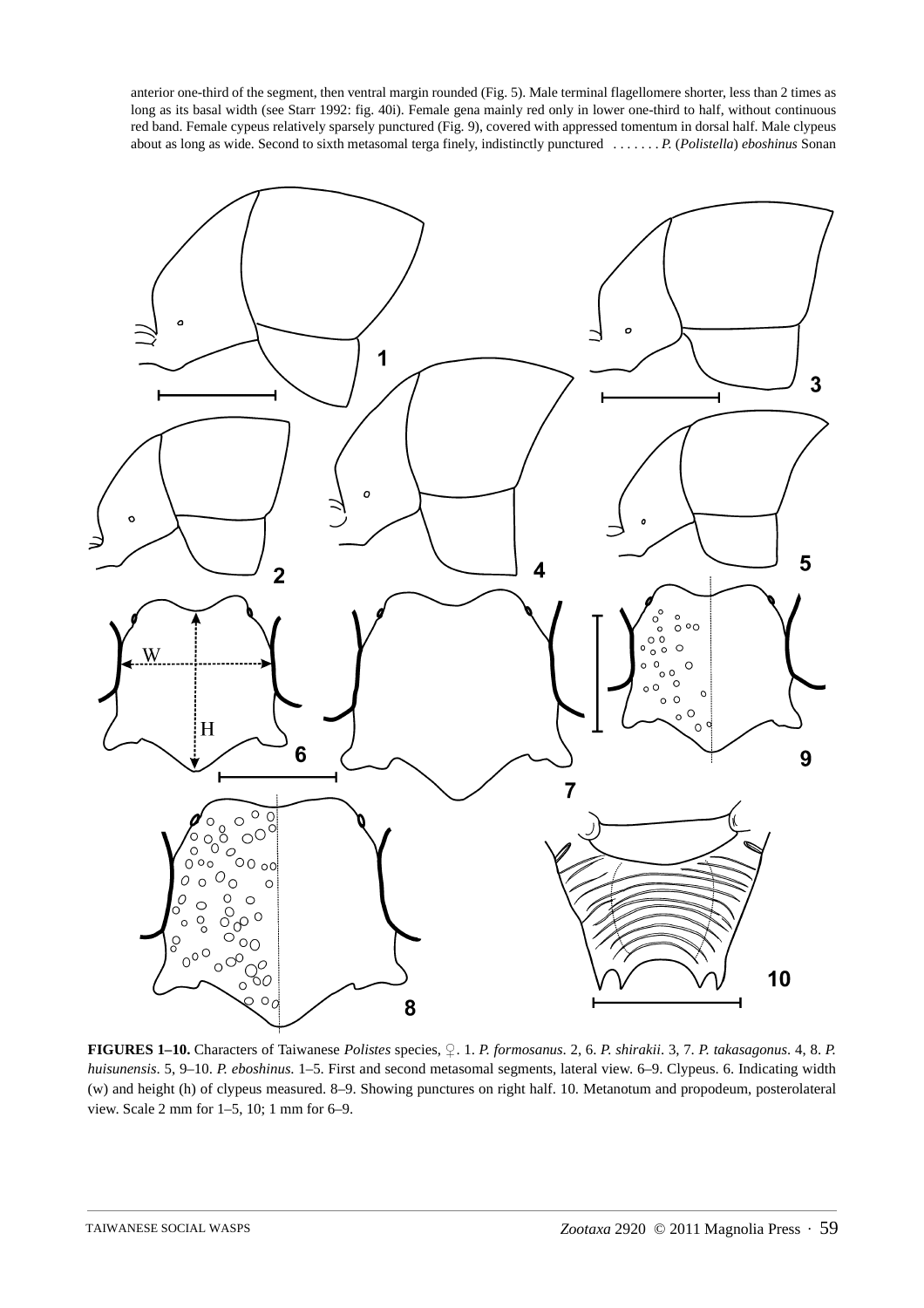# **Notes on the types of the nominal species-group taxa described by J. Sonan from Japan and deposited in TARI**

### *Polistes yamanakai* **Sonan 1937 (=** *Polistes nipponensis* **Pérez 1905)**

Compared with *Polistes mandarinus* de Saussure 1853 from China, Sonan (1937) described *Polistes yamanakai* based on the holotype ♀ from Tokyo, and a paratype ↑ (from Atami) and 7 paratype ♀ (from Tokyo, Atami, Ise, Yamanashi, Oita [Obira], and Nagasaki). All of these types are in TARI.

**Type material.** The HOLOTYPE, of which the head is detached and glued on a card, is lacking both antennae leaving only the scapes intact; it is labelled "Tokyo / 2-VII-1931 / M. Nakamura", "*Polistes* / *mandarinus* ♀ / Sauss / det. M. Yamanaka", "*Polistes* / *yamanakai* / Sonan", the circular type label, and "150". The PARATYPE ♂ has a label of collection data "10 [unreadable] 908 / Atami"). Each of six of the seven paratype females have respectively a collection data label as "VIII Tokyo / T. Shiraki", "ISE / 1928 / J. YAMANOUCHI", "Nishigahara / TOKYO / 24 V 1932 / Y. Nakamura", "Yamanashi / VII 1929 / C. Masuda", "Obira / Kyushu / 5-VIII-1932 / T. Shiraki", and "Nagasaki / 31 V 1913 / Y. Horikawa". One ♀ with Sonan's identification label and paratype label and "150" could correspond to the paratype ♀ mentioned by Sonan as "♀, Atami, Aug. 10 1908, T. Shiraki".

All of these types belong to *Polistes nipponensis* Pérez, 1905 and the synonymy of *Polistes yamanakai* Sonan, 1937 under *Polistes nipponensis* Pérez, 1905 has been confirmed.

#### *Vespa matsumurai* **Sonan 1935 (=** *Vespa ducalis* **Smith 1852)**

**Type material.** Sonan (1935b), having compared with *Vespa ducalis* var. *pulchra*, described this nominal taxon from Tokyo, Japan. He gave the same collection data "♀, Tokyo, Oct. 13 1932 (Y. Nakamura)" for the holotype and the paratype. In TARI, there are the following three female specimens:  $1 \nsubseteq$  labeled "Nishigahara / Tokyo /13 X. 1932 / Y. Nakamura", Type label, "Vespa / matsumurai / Sonan / DET. J. SONAN", and "164"; 1 ♀ labeled "Nishigahara / Tokyo /13 X. 1932 / Y. Nakamura", Paratype label, "Vespa / matsumurai / Sonan / DET. J. SONAN", and "165"; and 1 ♀ labeled "ISE / 1928 / J. YAMANOUCHI", "Vespa / matsumurai / Sonan / DET. J. SONAN", Paratype label, and "166". As Sonan (1935b) did not mention the specimen from Ise, the specimen does not have any type status.

#### **Acknowledgements**

We thank Chi-Feung Lee and Jung-Tai Chao for arranging our research in TARI. Our thanks also go to Jung-Tai Chao for his comments on the locality names given in the Appendix. This research was supported by grants from the Japan Society for the Promotion of Science to JK and LTPN (No. 20•08416) and to FS (No. 20•3623). We thank Christopher K. Starr (University of the West Indies, St. Augustine, Trinidad & Tobago) and an anonymous reviewer for their valuable comments and suggestions.

#### **References**

- Archer, M.E. (1989) A key to the world species of the Vespinae (Hymenoptera). *Research Monograph of the College of Ripon and York St. John*, 2(1), 1–41.
- Archer, M.E. (1991) The number of species that can be recognised within the genus *Vespa* (Hym., Vespinae). *Entomologist's Monthly Magazine*, 127, 161–164.
- Archer, M.E. (1995) Taxonomy, distribution and nesting biology of the *Vespa mandarinia* group (Hym., Vespinae). *Entomologist's Monthly Magazine*, 131, 47–164.
- Bequaert, J. (1918) A revision of the Vespidae of the Belgian Congo based on the collection of the American Museum Congo expedition, with a list of Ethiopian diplopterous wasps. *Bulletin of the American Museum of Natural History*, 39, 1–384.

Bequaert, J. (1936) The common Oriental hornets, *Vespa tropica* and *Vespa affinis*. *Treubia*, 15, 329–351.

Bequaert, J. (1939) The Oriental *Vespa analis* Fabricius and its color forms, with a note on the synonymy of *Vespa esakii* Sonan and *Vespa formosana* Sonan. *Transactions of the American Entomological Society*, 65, 37–42.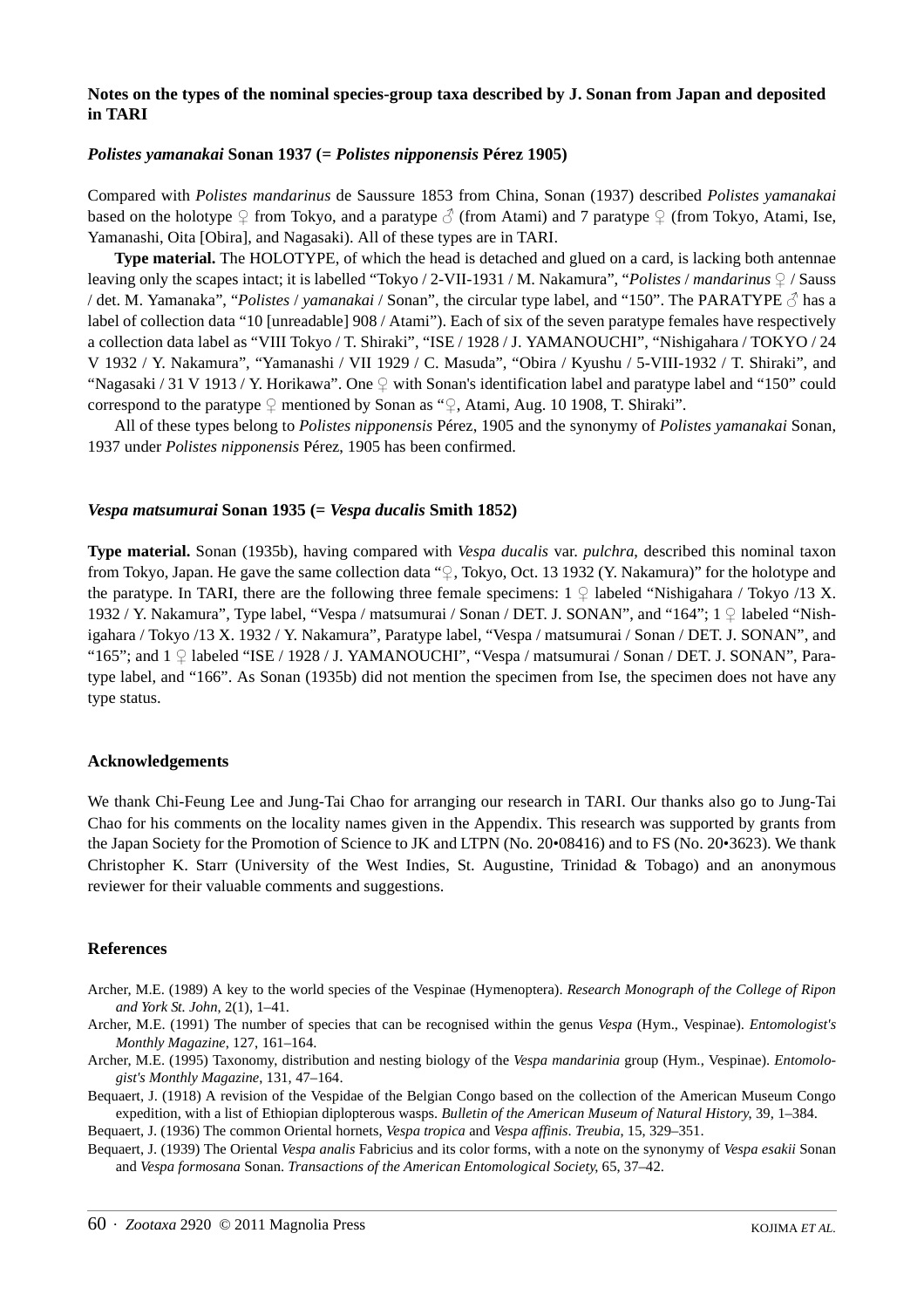- Bequaert, J. (1940) Notes on Oriental *Polistes* wasps (Hymenoptera: Vespidae). *Transactions of the American Entomological Society*, 66, 265–272.
- Bingham, C.T. (1897) *The Fauna of British India, including Ceylon and Burma. Hymenoptera. Vol. I. Wasps and Bees*. Taylor and Francis, London.  $x\overline{x}$  + 579 pp. + 4 pls.
- Buysson, R. du (1903) Note pour servir à l'histoire des Strepsiptéres. *Bulletin de la Société entomologique de France*, 1903, 174–175.
- Buysson, R. du (1905) ["1904"] Monographie des guêpes ou *Vespa*. *Annales de la Société entomologique de France*, 73, 485– 556, 565–634.
- Buysson, R. du (1913) Sur quelques Vespides (Hym.). *Bulletin de la Société entomologique de France*, 1913, 296–299.
- Cameron, P. (1900) Descriptions of new genera and species of Hymenoptera. A. New species of Vespidae from India and Japan. *Annals and Magazine of Natural History (7)* 6, 410–419, 495–506, 530–537.
- Dalla Torre, K.W. von (1894) *Catalogus Hymenopterorum hucusque Descriptorum Systematicus et Synonymicus. Volumen 9, Vespidae* (*Diploptera*), Guilelmi Engelmann, Lipsiae, iv + 181 pp.
- Dalla Torre, K.W. von (1904) Fam. Vespidae. *In*: Wytsman, P., *Genera Insectrum*, Fasc. 19, Bruxelles, 108 pp. + 6 pls.
- De Geer, C. (1773) *Mémoires pour Servir à l'Histoire des Insectes. Tome troisiéme.* P. Hesselberg, viii + 696 pp. + 44 pls.
- Fabricius, J.C.F. (1775) *Systema Entomologiae, Sistens Insectorum Classes, Ordines, Genera, Species adiectis Synonymis, Locis, Descriptionibus, Observationibus*, Kortii, Flensburgi et Lipsiae, [32] + 832 pp.
- Fabricius, J.C.F. (1787) *Mantissa Insectorum Sistens Eorum Species Nuper Detectas Adiectis Characteribus Genericis, Differentiis Specificis, Emendationibus, Observationibus, Vol. 1*. Christ. Gottl. Proft, Hafniae, xx + 348 pp.
- Fabricius, J.C.F. (1793) *Entomologia Systematica Emendata et Aucta. Secundum Classes, Ordines, Genera, Species Adjectis Synonimis, Locis, Observationibus, Descriptionibus, Vol. 2.* Christ. Gottl. Proft, Hafniae, viii + 519 pp.
- Fabricius, J.C.F. (1804) *Systema Piezatorum Secundum Ordines, Genera, Species Adiectis Synonymis, Locis, Observationibus, Descriptionibus*. Carolum Reichard, Brunsvigae, xiv + 440 + 30 pp.
- Horne, C. & Smith, F. (1870) Notes on the habits of some hymenopterous insects from the North-west Province of India, with an appendix, containing descriptions of some new species of Apidae and Vespidae collected by Mr. Horne. *Transactions of the Zoological Society of London*, 7(3), 161–196, pls. 19–22.
- International Commission on Zoological Nomenclature (1999) *International Code of Zoological Nomenclature, Fourth Edition*. ITZN, London, xxx + 306 pp.
- Japanese Society of Applied Entomology and Zoology (1984) Obituary. *Japanese Journal of Applied Entomology and Zoology*, 28, 187. (In Japanese).
- Kirby, W. & Spence, W. (1826) *An Introduction to Entomology, or Elements of the Natural History of Insects, First edition*, 3.  $viii + 732 pp. + 15 pls.$
- Kojima, J. & Hagiwara, Y. (1998) Lectotype designation of four species and one form of the paper wasp genus *Polistes* Latreille, 1802 described from Japan, with notes on the scientific names of Japanese *Polistes* (Hymenoptera: Vepidae; Polistinae). *Natural History Bulletin of Ibaraki University*, (2), 247–262.
- Kuo, M.-C. (1984) A study of the ecology of *Vespa formosana* Sonan (Studies of Vespidae in Taiwan, Part I). *Journal of National Chiayi Institute of Agriculture*, 10, 73–92. (In Chinese).
- Kuo, M.-C. & Yeh, W.-H. (1985) Ecological studies on *Vespa basalis* Smith, *Vespa velutina flavitarsis* Sonan and *Vespa tropica pseudosoror* Vecht (Study on Vespidae in Taiwan II). *Journal of National Chiayi Institute of Agriculture*, 11, 95–106. (In Chinese with English summary).
- Kuo, M.-C. & Yeh, W.-H. (1987) Ecological studies on *Vespa*, *Polistes*, *Parapolybia* and *Ropalidia* (Study on Vespidae in Taiwan III). *Journal of National Chiayi Institute of Agriculture*, 16, 77–104. (In Chinese with English summary).
- Kuroiwa, H. (1908) Provisional List of the Hymenoptera Collected in Loochoo Determined by Dr. S. Matsumura. *Kunchan-Nogakko, Ryukyu,* 1908, 1–7.
- Kuroiwa, H. (1926) Provisional list of the Hymenoptera collected in Loochoo Islands during the years 1905–1907. *Transactions of the Natural History Society of Formosa*, 16, 138–141.
- Lepeletier de Saint Fargeau, A.L.M. (1836) *Histoire Naturelle des Insectes. Hyménoptères. Tome premier*. Librairie Encyclopédique de Roret, Paris, 547 pp.
- Linnaeus, C. (1758) *Systema Naturae. Tomus 1. Editio decima, reformata*. Laurentii Salvii, Holmiae, iv + 824 pp.
- Linnaeus, C. (1764) *Museum S:ae R:ae M:tis Ludovicae Ulricae Reginae*. L. Salvii, Holmiae, vi + 720 pp.
- Matsumura, S. (1908) *Nihon Ekichû Mokuroku* [List of Japanese Beneficial Insects]. Rokumeikan, Tokyo, 174 pp. (In Japanese).
- Matsumura, S. (1910) *Die Schädlichen und Nützlichen Insekten vom Zuckerrohr Formosas*. Keiseisha, Tokyo, 52 pp. + 30 pls.
- Matsumura, S. (1911) *Thousand Insects of Japan, Supplement 3.* Keiseisha-shoten, Tokyo, 147 pp. + pls. 30–41. (In Japanese).
- Matsumura, S. & Uchida, T. (1926) Die Hymenopteren-Fauna von den Riukiu-Inseln. *Insecta Matsumurana*, 1, 32–52.
- Matsuura, M. (1984) Comparative biology of the five Japanese species of the genus *Vespa* (Hymenoptera, Vespidae). *Bulletin of the Faculty of Agriculture, Mie University*, (69), 1–131.
- Meade-Waldo, G. (1911) New species of Diploptera in the collection of the British Museum. Part III. *Annals and Magazine of Natural History (8)* 7, 98–113.
- Pérez, J. (1905) Hyménoptères recueillis dans le Japon central par M. Harmand, Ministre Plénipotentiaire de France à Tokio. *Bulletin du Muséum National d'Histoire Naturelle, Paris* 1905, 23–41, 79–87, 148–158.
- Radoszkowski, O. (1887) Hyménoptères de Korée. *Horae Societatis Entomologicae Rossicae*, 21, 428–436.
- Saito, F., Kojima, J., Nguyen, L.T.P. & Kanuka, K. (2007) *Polistes formosanus* Sonan, 1927 (Hymenoptera: Vespidae), a good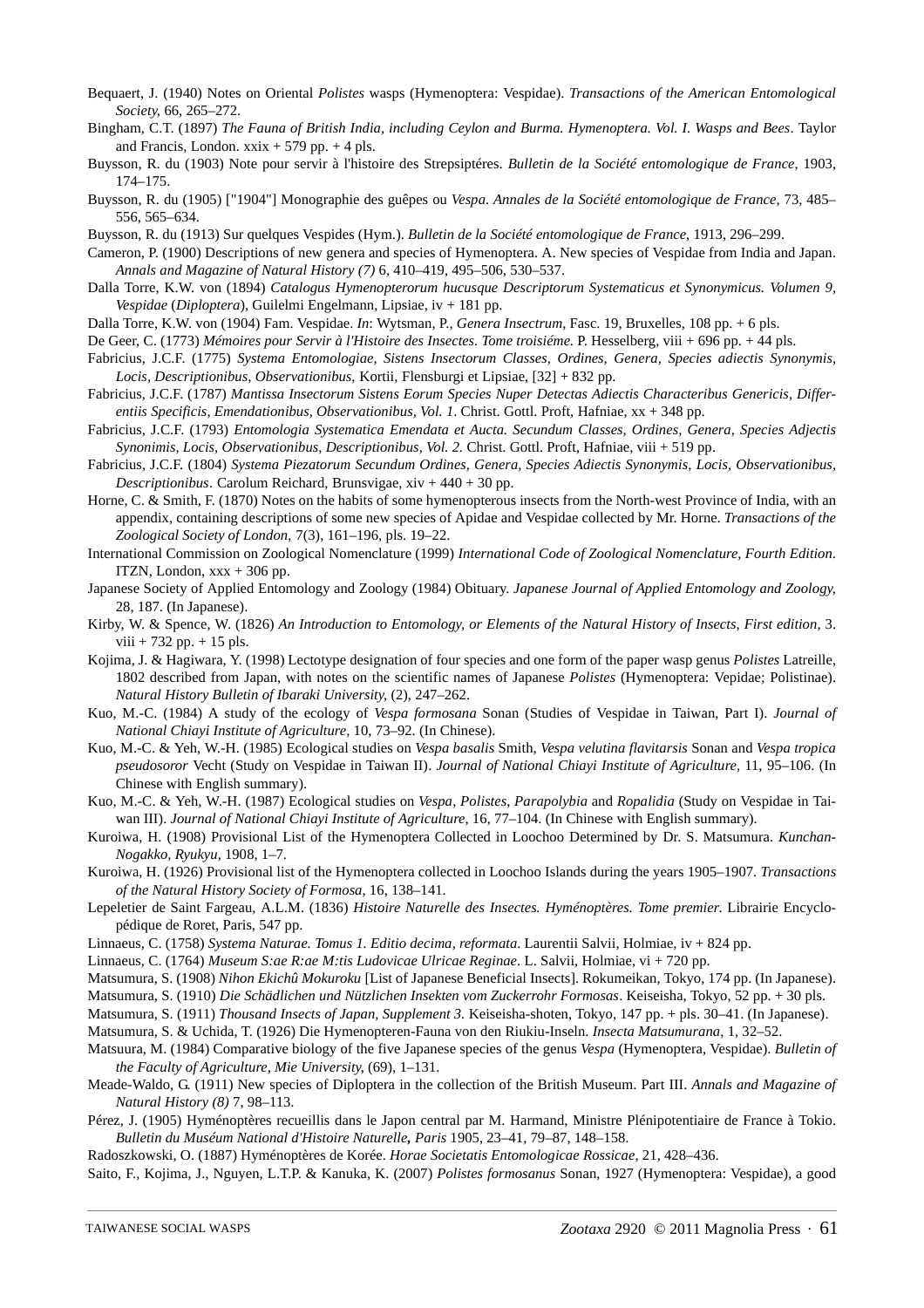species supported by both morphological and molecular phylogenetic analyses, and a key social wasp in understanding the historial biogeography of the Nansei Islands. *Zoological Science*, 24, 927–939.

- Saito, F., Kojima, J., Ubaidillah, R. & Hartini, S. (2005) Paper wasps of the genus *Polistes* in Eastern Lesser Sunda Islands (Hymenoptera: Vespidae). *Journal of Hymenoptera Research*, 14, 102–114.
- Sakagami, S.F. & Fukushima, K. (1957) Some biological observations on a hornet, *Vespa tropica* var. *pulchra* (du Buysson), with special reference to its dependence on *Polistes* wasps (Hymenoptera). *Treubia*, 24, 73–82.
- Saussure, H. de (1853–1858) *Études sur la Famille des Véspides. 2. Monographie des Guêpes Sociales, ou de la Tribu des Vespiens, ouvrage faisant suite à la Monographies des Guêpes Solitaires*. V. Masson, Paris & J. Kessmann, Genéve, i–cxliv + 1– 256 pp. + 37 pls. (1853) 1–96 + pls. 2–8, 13;, (1854) 97–256 + pls. 9–12, 14–18, 20–24, 27–33; (1855) pl. 1; (1857) i–xlviii + pls. 35–37; (1858) xlix–cxliv + pls. 19bis, 30 bis. (Date of publication after Griffin 1939).
- Saussure, H. de (1858) Note sur la famille des Vespides. *Revue et Magasin de Zoologie Pure et Appliquée (2)* 10, 63–66, 162– 171, 259–261.
- Smith, F. (1852a) Descriptions of some new and apparently undescribed species of Hymenopterous insects from North China, collected by Robert Fortune, Esq. *Transactions of the Entomological Society of London* (*new series*), 2, 33–45, pl. VIII.
- Smith, F. (1852b) Descriptions of some Hymenopterous insects from northen India. *Transactions of the Entomological Society of London* (*new series*), 2, 45–48, pl. VIII.
- Smith, F. (1852c) Descriptions of some hymenopterous insects captured in India, with notes on their economy, by Ezra T. Downes, Esq., who presented them to the Honourable the East India Company. *Annals and Magazine of Natural History* (*2*), 9, 44–50.
- Smith, F. (1857) *Catalogue of Hymenopterous Insects in the Collection of the British Museum. Part V. Vespidae.* British Museum, Department of Zoology, London. 147 pp.
- Smith, F. (1868) Description of an undescribed species of wasp and its nest, received from Hakodadi, in Japan. *Entomologist's Monthly Magazine*, 4, 279–280.
- Sonan, J. (1927) Taiwan-san hachirui su-shu no gakumei oyobi kansatsu [only in Japanese, without English title. Translation to English: On scientific names and observations on biology of some hymenopteran insects in Taiwan; Starr (1992) gave the English translation of the title of this article as "Taxonomic notes and observations on Hymenoptera of Taiwan"]. *Transactions of the Natural History Society of Formosa*, 17, 121–138, pls. 1 & 2. (In Japanese).
- Sonan, J. (1929) On *Vespa* from Formosa (1). *Transactions of the Natural History Society of Formosa*, 19, 136–149, pl. 6. (In Japanese).
- Sonan, J. (1931) Some wasps and bees of Hôkotô (Pescadores) (2). *Transactions of the Natural History Society of Formosa*, 21, 6–8. (In Japanese).
- Sonan, J. (1935a) On the genus *Ropalidia* from Formosa and Okinawa (Hymenoptera, Vespidae). *Transactions of the Natural History Society of Formosa*, 25, 199–202.
- Sonan, J. (1935b) Descriptions of two new species of the family Vespidae. *Transactions of the Natural History Society of Formosa*, 25, 370–372.
- Sonan, J. (1937) Two new species and one new genus of Hymenoptera. *Transactions of the Natural History Society of Formosa*, 27, 169–174.
- Sonan, J. (1938) H. Sauter's Formosa-collection: *Polistes*, *Montezumia* and *Pareumenes*. *Arbeiten über Morphologische und Taxonomische Entomologie*, 5, 66–70.
- Sonan, J. (1943) Taiwan-san ashinagabachi-zoku *Polistes* Latreille ni tsuite [no English title; translation to English: On the genus *Polistes* Latreille from Taiwan]. *Transactions of the Natural History Society of Formosa*, 33, 467–484. (In Japanese).
- Sonan, J. (1944) On *Parapolybia* Saussure in Taiwan. *Transactions of the Natural History Society of Formosa*, 34, 342–345. (In Japanese).
- Starr, C.K. (1992) The social wasps (Hymenoptera: Vespidae) of Taiwan. *Bulletin of the National Museum of Natural Science*, (3), 93–138.
- Sung, I.-H., Yamane, Sk., Yamane, Sô. & Ho, K.-K. (2006) A new record of a hornet (Hymenoptera: Vespidae) from Taiwan. *Formosan Entomology*, 26, 303–306.
- Vecht, J. van der (1941) The Indo-Australian species of the genus *Ropalidia* (=*Icaria*) (Hym., Vespidae) (First part). *Treubia*, 18, 103–190.
- Vecht, J. van der (1957) The Vespinae of the Indo-Malayan and Papuan areas (Hymenoptera, Vespidae). *Zoologische Verhandelingen*, 34, 1–83.
- Vecht, J. van der (1959) Notes on Oriental Vespidae, including some species from China and Japan (Hymenoptera, Vespidae). *Zoologische Mededelingen*, 36, 205–232.
- Vecht, J. van der (1966) The East Asiatic and Indo-Australian species of *Polybioides* Buysson and *Parapolybia* Saussure (Hymenoptera: Vespidae). *Zoologische Verhandelingen*, 82, 1–42.
- Yamane, Sk., Wagner, R.E. & Yamane, Sô. (1980) A tentative revision of the subgenus *Paravespula* of Eastern Asia (Hymenoptera: Vespidae). *Insecta Matsumurana* (*new series*), 19, 1–46.
- Yamane, Sk., Yamane, Sô. & Wang, H.-Y. (1995) The identity of *Parapolybia takasogona* Sonan (Hymenoptera, Vespidae). *Proceedings of the Japanese Society of Systematic Zoology*, (54), 75–78.
- Yano, M. (1932) Vespidae. *In*: Uchida, S. *et al*. (Eds.), *Nippon Konchu Zukan* (*Iconographia Insectorum Japonicorum*)*, 1st Edition.* Hokuryukan, Tokyo, pp. 296–305.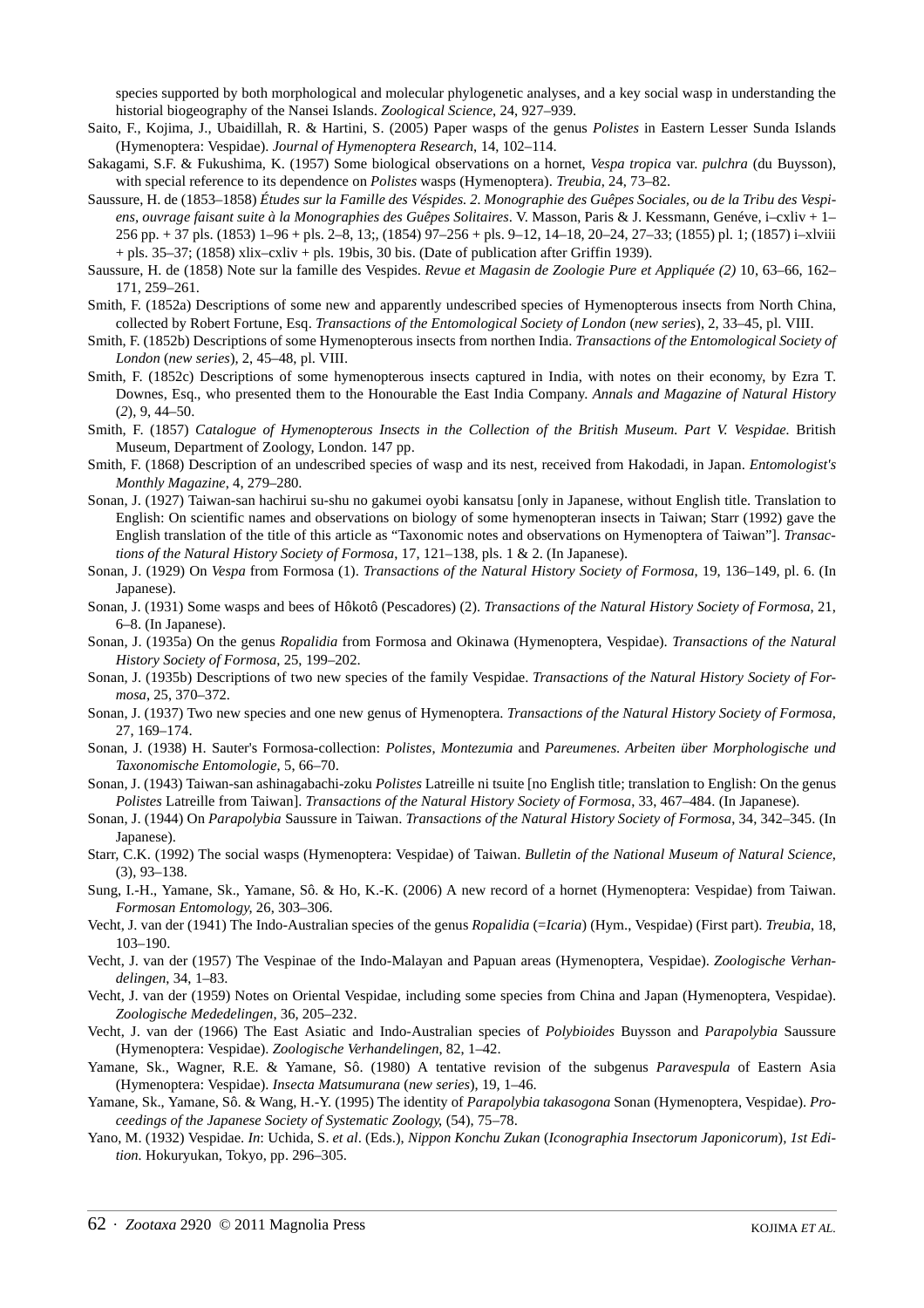### **APPENDIX. Locality names in Sonan's articles on Taiwanese social wasps.**

In most of Sonan's articles treating Taiwanese social wasps, not only descriptions of characters but also locality names were given in Japanese. Even when locality names were given in alphabets, they were expressed in the way of Japanese reading; this is also the case for locality data given on the labels attached to the specimens that Sonan examined. Herewith we list as many as possible locality names used by Sonan in his articles on social wasps together with their corresponding currently used names and approximate coordinates and altitudes (if available).

The present list together with the locality names given in Chinese characters and /or Japanese letters (Katakana) is available http://www.ipc.ibaraki.ac.jp/~jkrte/wasp/loc\_sonan.html.

In the compiling of list we have used the GoogleEarth and web-sites http://worldpostmarks.com/HTML%20Countries/ japan.htm and http://www.bl.mmtr.or.jp/~idu230/tabun/kukaku/kumokuji.htm, as well as "A Preliminary Study of Japanese Police Chuzaisyo (substation at aboriginal area) in Colonial Taiwan" (National Taiwan Museum, Yi-Hung Lin, 2010) is worth being referred to.

Ako: Ahou, old name of Pingtung City; 22°41' N, 120°30' E.

Arisan: Alishan; 23°32' N, 120°48' E.

Bakulas [or Bakuras]: Bakulasi, in Ren-ai Township, Nantou County; 23°49' N, 121°00' E, alt. 545 m. Baron in Shinchiku Province: Zhongbaling, in Fusing Township, Taoyuan County; 24°48' N, 121°22' E, alt. 1,240 m. Batoran (Karenko): in Sioulin Township, Hualien County; 23°59' N, 121°28.5' E, alt. 195 m. Bokoto: see Hokoto. Bukai in Taichu Province: Wujie, in Ren-ai Township, Nantou County; 23°53' N, 121°02' E, alt. 725 m. Bunzan-gun: Administrative section during the Japanese occupation time, including current Sindian City, Wunshan in Taipei City, Shenkeng Township, Shihding Township, Pinglin Township, and Wulai Township. Chikuto [or Chikutou]: Jhudong, Hsinchu County; 24°44' N, 121°05' E, alt. 95 m. Chipon: Zhiben, in Beinan Township, Taitung County; 22°42.5' N, 121°03.5' E, alt. 125 m. Choshu: Chaozhou, Pintung County; 22°33' N, 120°32' E, alt. 30 m. Daimokko: Hsinhua District, Tainan City; 23°02' N, 120°20' E, alt. 35 m. Dakusui (Ratô): Donglei, in Datong Township, Yilan County; 24°33' N, 121°33.5' E, alt. 240 m. Doba (foot of Taiheizan): Tuchang, in Datong Township , Yilan County; 24°34.5' N, 121°30' E, alt. 500 m. Dômon: Tongmen, in Xiulin (Sioulin) Twonship , Hualien County; 23°58' N, 121°29.5' E, alt. 155 m. Eboshi (foot of Taiheizan): Dulishan, in Datong Township, Yilan County; 24°34' N, 121°30' E, alt. 350 m. Fuka [or Fuko]: Hongkang, in Sinhzin Township, Pintung County; 22°11' N, 120°41' E, alt. 20 m. Funkiko: Fenchihu, at altitude of about 1,400 m in Alishan; 23°30.5' N, 120°41.5' E Garanbi): Eluanbi, in Hengchun Township, Pintung County; 1°55' N, 120°50.5' E, alt. 70 m. Giran: Yilan, Yilan County; 24°46' N, 121°45' E, alt. 25 m. Gokenseki: see also Kobi; Wuchientso [= Huwei], Yunlin County; 23°43' N, 120°26' E, alt. 25 m. Hassen-Zan [or Hassen-san]: Basianshan, in Heping District, Taichung City; 24°09' N, 121°00.5' E, alt. 1,950 m. Heichin: Pingzhen, Taoyuan County; 24°56' N, 121°12' E, alt. 155 m. Heitou: Pintung, Pintung County; 22°39' N, 120°28' E, alt. 25 m. Hokoto [or Bokoto or Hookoto]: Penghu Dao; 23°34' N 119°34' E. Hokuto: Peitou in Taipei City; 25°08' N, 121°30' E, alt. 35 m. Hori [or Horisha]: Puli, Nantou County; 23°58' N, 120°58' E, alt. 500 m. Jukirin (Shinchiku): Cyonglin, Cyonglin Township, Hsinchu County; 24°47' N, 121°04' E, alt. 100 m. Kagi: Chiayi, Chiayi County; 23°28.5' N, 120°26.5' E, alt. 40 m. Kankau: Kankau [or Kankao], in Manjhou Township, Pintung County; 21°58.5' N, 120°49.5' E, alt. 270 m. Kanko: Kuankao, in Hsinyi Township, Nantou County; 23°29' N, 120°58' E, alt. 2,515 m. Kanshirei: Guanziling [Guanzailing], in Baihe Township, Tainan County; 23°20.5' N, 120°28.5' E, alt. 330 m. Kappan-san: Chiaopanshan, in Fusing Township , Taoyuan County; 24°49' N, 121°21' E, alt. 435 m. Karenkou [or Karenko or Karenkô]: Hualien, Hualien County; 23°58' N, 121°36' E, alt. 60 m. Kayahara [or Kayabara]: Hsuanyuan, in Fusing Township, Taoyuan County; 24°48' N, 121°21' E, alt. 810 m. Keibe: Possibly misprint of "Keibi" . Keibi: Jingmei, in Taipei City; 24°59' N, 121°32' E, alt. 20 m. Kiraikei: Chi-lai-his, in Sioulin Township , Hualien County; 24°01' N, 121°18' E, alt. 1,800 m. Kobayashi (Rato): "Rato: Kobayash" appears not rarely in taxonomic or natural history articles on Taiwan fauna and flora published in the period of Japanese occupation. This seems to be one of the places where Japanese police stations "Chuzaisho" were situated; according to Lin (2010), the place has no modern name and is in Datong Township , Yilan County , at 24°39' N, 121°30.5' E, and 670 m alt.

Kobi: Huwei, Yunlin County; 23°43' E, 120°26' N, alt. 25 m.

Kosempo: Jiasianpu, in Jiasian Township, Kaohsiung County; 23°04' N, 120°35' E, alt. 290 m.

Koshun [or Koushun]: Hengchun, Pintung County; 22°00' N, 120°45' E, alt. 40 m.

Kotosho [or Kôtôshô]: Lanyu [Botel-Tobago; Orchid Island]; 22°03' N, 121°33' E, max.alt. 420 m.